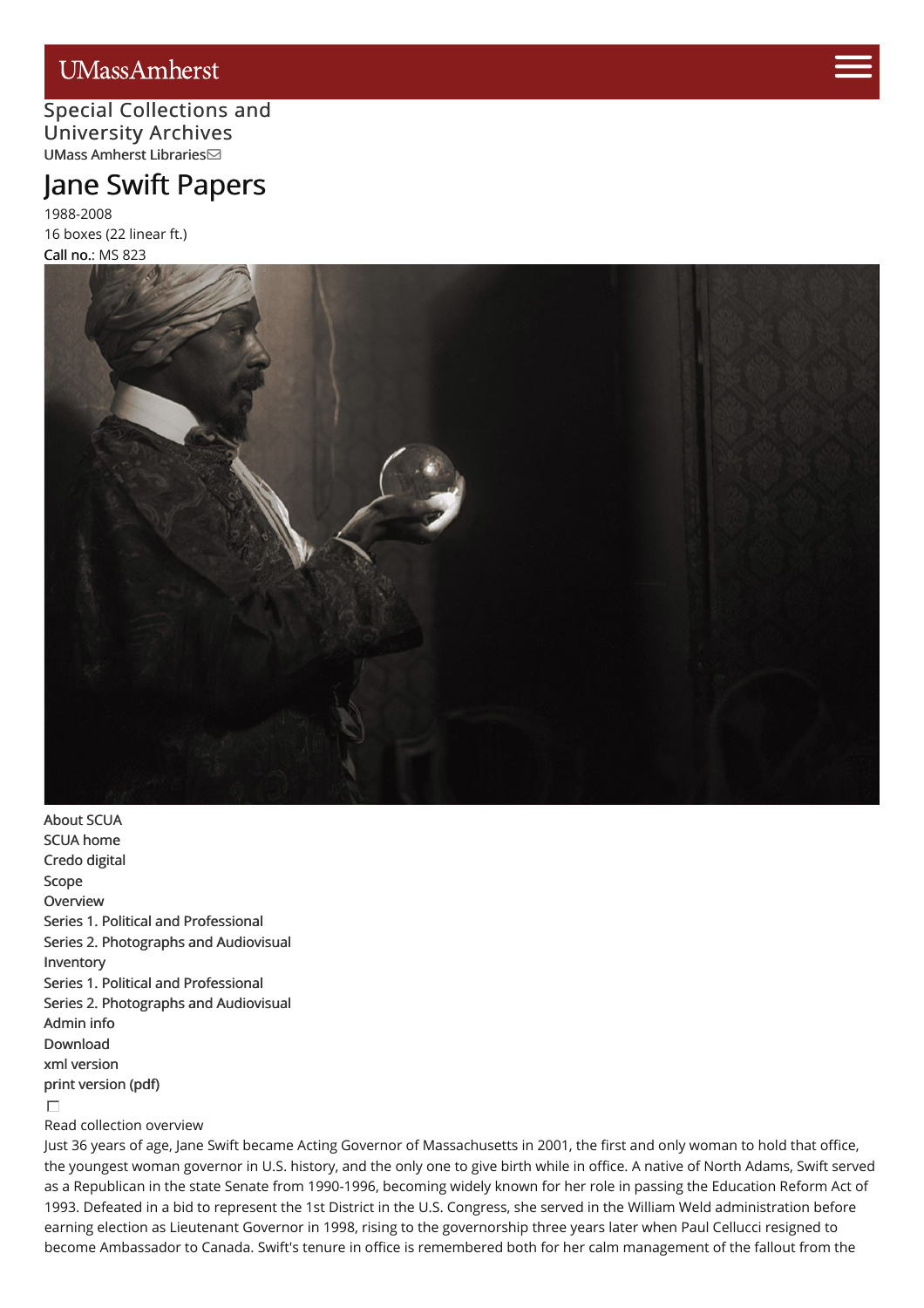September 11, 2001 terrorist attacks and for a series of controversies that ultimately cost her political support. Trailing eventual nominee Mitt Romney in the 2002 Republican gubernatorial primary, Swift abandoned her campaign. Returning home to Williamstown, she has been involved in several educational initiatives, including serving as Director of Sally Ride Science and a lecturer in Leadership Studies at Williams College. Since July 2011, she has served as CEO of Middlebury Interactive Languages. She remains active in Republican politics.

Centered on her political career, Jane Swift's Papers provide insight into her experiences as governor of Massachusetts with content ranging from policy briefings to topical files, technical reports, economic and budgetary information, correspondence, legal filings, and transition reports at the time of leaving office. The visual documentation of Swift's time in office includes a wide range of photographs and videotapes. There is comparatively little material is available to document Swift's time in the state senate.

See similar SCUA collections:

**[Massachusetts](http://scua.library.umass.edu/umarmot/category/new-england/massachusetts)** Politics and [governance](http://scua.library.umass.edu/umarmot/category/politics-governance)

# Background on Jane Swift

Gov. Jane Maria Swift was born in North Adams, Massachusetts, in 1965 to Jack and Jean Swift. Her mother, a teacher, and father, a plumbing and heating specialist, were active in the political scene in Berkshire County and forged bonds with local politicians that later propelled Jane's political career.

After graduating from high school, Swift attended Trinity College where she majored in American Studies. It was while at Trinity that she made her first foray into politics, interning in 1985 for a state senator from her home district, Peter Webber. Considered part of what the press called the Western Massachusetts (or Berkshire) "Republican juggernaut," Webber enjoyed wide respect in the state and the political power, financial backing, and public support that came with it. Swift made such an impression on Webber that he called on her three years later (1988) when a position on his political team opened up. As Webber's legislative aide, Swift helped design an outreach program to communities in Franklin, Hampden and Hampshire counties which were added to the Berkshire district through redistricting. Visiting these Hill Town communities, Swift became well-versed in the challenges facing the small, rural communities in the Commonwealth. When Webber chose not to run for reelection in 1990, Swift made a bid for his seat, earning the warm endorsements of Webber and his mentor, Jack Fitzpatrick, a



Jane Swift speaking at an event

former State Senator and key member of the Republican juggernaut. Still only 25, Swift became Massachusetts's youngest female State Senator.

From the beginning of her career, education sat high on the list of Swift's legislative agenda. During her three terms as Senator (1991-1997), she emerged as a leader in education reform and was part of the team that wrote the Massachusetts Education Reform Act of 1993. A rising star in the Republican Party, she rose to the rank of assistant minority leader before leaving the Senate in 1996 to run for the U.S. House, aiming for the 1st Congressional District seat held by John Olver. Many saw this election as Swift's first serious political test and even though Olver won after a hard-fought campaign, he did so by the smallest margin of his career: 53 to 47%. The surprisingly close race catapulted Swift to the top of the Massachusetts Republican ranks. After completing her term in the State Senate, Gov. William Weld appointed her Director of Regional Airport Development at the Massachusetts Port Authority from March to November, 1997, after which she was appointed Director of the Massachusetts Office Consumer Affairs and Business Regulations by Acting Gov. Paul Cellucci. Less than a year later, she signed on as Cellucci's running mate in his bid for Governor, and in the winter 1999, she was sworn into office as Lieutenant Governor.

During her time in office, Swift was no stranger to controversy or to the harsh light of publicity. Being a single young woman in the Senate, she became the center of debate about women as political leaders versus as wives and mothers, and after she married Chuck Hunt in 1994, whom she had met at a political rally in 1990, she was propelled into the national spotlight when she announced her pregnancy during the election of 1998. In short order, her pregnancy rather than her political positions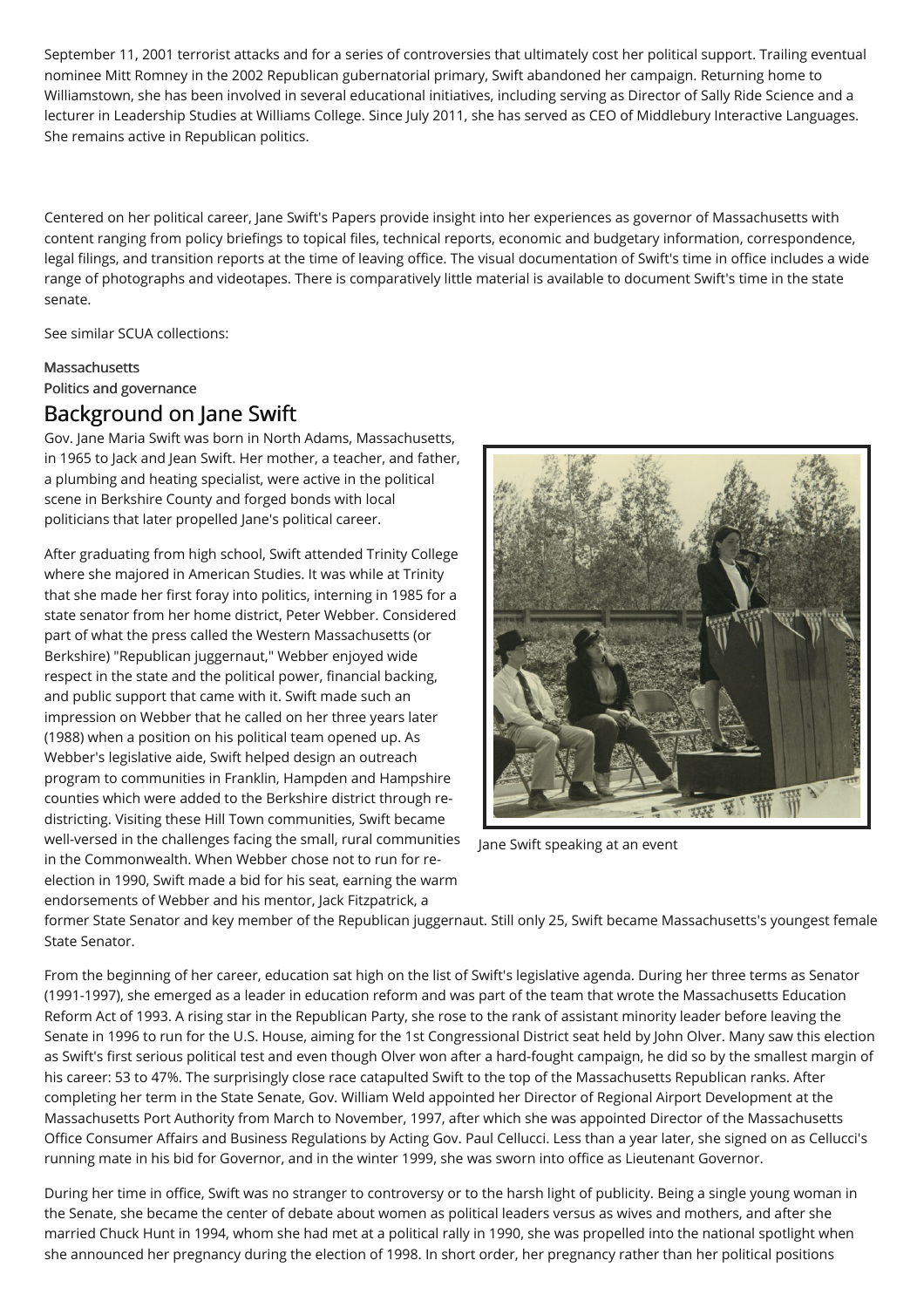became a focal point for many newspaper and media outlets, becoming a top story nationally, where it was repeatedly cited as highlighting the larger issues pertaining to working mothers.

Although Swift enjoyed high approval ratings when taking office as Lieutenant Governor, she soon became embroiled in personal and political controversy, beginning with allegations of misuse of government resources. At Thanksgiving time, Swift was accused of using a state helicopter to return home to care for a sick child, and she faced complaints that she ordered staff members to babysit her daughter. Facing a backlash from the public and political opponents, Swift requested an investigation by the State Ethics Commission which issued her a letter of warning regarding her use of the state helicopter and levied a civil penalty of \$1250 for misuse of two aides. But the criticism did not relent. Hobbled by criticism of her inexperience and for surrounding herself with equally inexperienced staff members, Swift appeared to her opponents as unapologetic and seemingly entitled. Accusations that she was overcompensated for a teaching position at Suffolk University and scrutiny of suspect "deals" on her various apartments fueled the controversy.

When Cellucci resigned the governorship in April 2001 to serve as U.S. Ambassador to Canada, Swift became Acting Governor, making her the first woman in Massachusetts history to occupy that office. Barely a month later, she gave birth to twin daughters, earning the distinction of becoming the first governor in the country to give birth while in office. Her tenure as Acting Governor was dominated by the fallout of the September 11 terrorist attacks and the subsequent financial turmoil. Lauded by her supporters for her decisiveness and calm demeanor, she helped lead the call on Congress to create the Department of Homeland Security, receiving generally positive marks for her performance, but little in the way of a bump in popularity. When she announced that she would run for governor the next year, she ran into stiff competition for the Republican ticket from businessman Mitt Romney, and after an assessment of the economic and political atmosphere convinced her that she could not win the nomination, she suspended her campaign, stating: "I believe that this is in the best interest of our state, as it will allow the Republican Party's best chances of holding the governor's office in November." Romney went onto win.

While Swift's political career may be remembered for its scandals as much as its policies, her post-gubernatorial career has been exactly what she has made of it, focusing on her passion for education. In 2003 she took a position at Arcadia Partners, an investment firm that focuses on the education industry. She left Arcadia in 2006 to found her own consulting firm WPN Consulting in 2007, and even served as John McCain's education adviser in his 2008 Presidential Campaign. From 2009-2011, she served as Senior Vice President of ConnectEDU, Inc., before being named CEO of Middlebury Interactive Languages in 2011. Middlebury Interactive Languages is a combined effort by Middlebury College and K12, Inc. to develop and implement new technologies in the classroom.

Jane Swift currently lives in Vermont with her husband and three daughters.

# <span id="page-2-0"></span>Scope of collection

The Jane Swift Papers offer a multifaceted look behind the public curtain into the daily running and decision making of the Governor's office, as well as Jane Swift as a person, both in office and the years beyond her governorship. Providing insight into Swift's political career from its inception, the collection includes photographs of Swift's announcement to run for the State Senate and Peter Webber's endorsement of Swift, as well as her early campaign headquarters and fundraisers. Showcased in the collection is Swift's 1996 bid for US Congress; the Swift papers include photographs, campaign finance reports, and contribution records, as well as a comprehensive list of issues supported by Swift in the State Senate as of 1996. Newspaper articles, VHS tapes, and preparation documents for Swift's debate against Warren Tolman, her Democratic opponent, record Swift's bid for Lieutenant Governor and her pregnancy announcement that became the talk of the nation. The scandals that rocked Swift's Lieutenant Governorship are detailed in legal documents, including depositions made to the State Ethics Commission.

The Swift Papers include public policy briefings, transition reports, and legislation put forth by the Governor's office to the State House of Representatives, all of which show Swift's political policies and legislative work, while correspondence between office staff, constituents, and event organizers offers an inside look into Swift as Governor. While in office, Governor Swift gave birth to twins, and the collection includes cards of congratulations, gift logs, newspaper articles, and photographs commemorating the special occasion. One of the most fascinating parts of the collection is the information on Swift, post-governorship. The collection includes her job search, both for teaching and consulting positions, and the events she attended as a "Former Governor." These documents bring the collection full circle, showing before, during, and after her governorship.

Simply, what this collection offers is a glimpse into history, personal and political. It is a timeline of Swift's political career as well as her personal life, which was thrust into the national public eye with the announcements of her pregnancies. However, while Swift is the focus, the collection provides an interesting look at politics in Massachusetts in the late 1990s to early 2000s, the political issues and the scandals that rocked the state. Together the personal and political help us understand Jane Swift first and foremost as a person, who made mistakes and faced challenges and difficult decisions, and her place in Massachusetts state history.

# <span id="page-2-1"></span>Series descriptions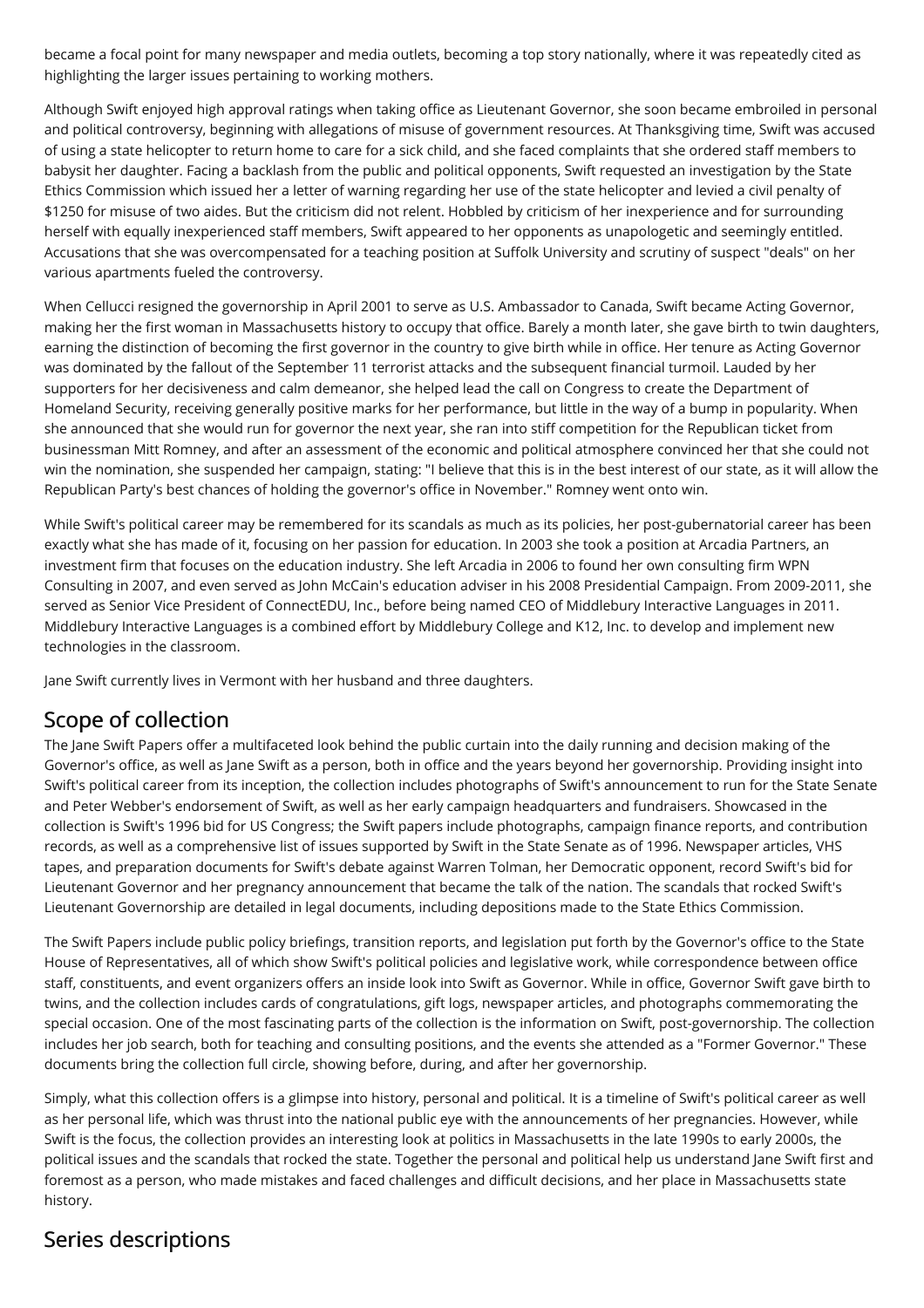#### <span id="page-3-0"></span>Series 1. Political and [Professional](#page-15-0)

1991-2008

#### 11 boxes

Materials relating chiefly to Swift's years serving as Lieutenant Governor and later the state's first female Governor; includes annual reports and state documents, correspondence, notes, press coverage, and post-gubernatorial plans. The birth of Swift's daughters, the first born during the Cellucci/Swift campaign and twins born while acting Governor, is represented by cards, gift lists, and newspaper clippings. Several events, from the September 11th terrorist attacks to various controversies, came to define Swift's time in office. These events and her response to them are documented in media coverage, official reports, and personal notes

#### <span id="page-3-1"></span>Series 2. [Photographs](#page-29-0) and Audiovisual

1988-2006

5 boxes

Photographs documenting Swift's entire political career from her first campaign to her run for U.S. Congress and Lieutenant Governor. Official portraits and candid images at events, including photos taken during the transfer of power at the Romney/Healey inauguration, document her service as the state's first woman Governor. Video tapes contain footage from interviews and news coverage that capture the state's and the nation's interest in and scrutiny of Swift's time in office.

# <span id="page-3-2"></span>Inventory

Series 1. Political and Professional 1991-2008 11 boxes 1996 Congressional Campaign: contribution cards 1996 Oct 3 Box 1: 1 1996 Congressional Campaign: contribution cards 1996 Oct 10  $Box 1: 2$ 1996 Congressional Campaign: contribution cards 1996 Oct 17 Box 1: 3 1996 Congressional Campaign: contribution cards 1996 Oct 18 Box 1: 4 1996 Congressional Campaign: contribution cards 1996 Oct 22 Box 1: 5 1996 Congressional Campaign: contribution cards 1996 Box 1: 6 1996 Congressional Campaign: contribution cards, collected by RENEW 1996 Oct 28 Box 1: 7 1996 Congressional Campaign: contribution cards, collected by WISH List 1996 Oct-Nov Box 1: 8 1996 Congressional Campaign: contribution flyers 1996 Box 1: 9 1996 Congressional Campaign: contribution flyers 1996 Box 1: 10 1996 Congressional Campaign: contribution flyers 1996 May Box 1: 11 1996 Congressional Campaign: contribution flyers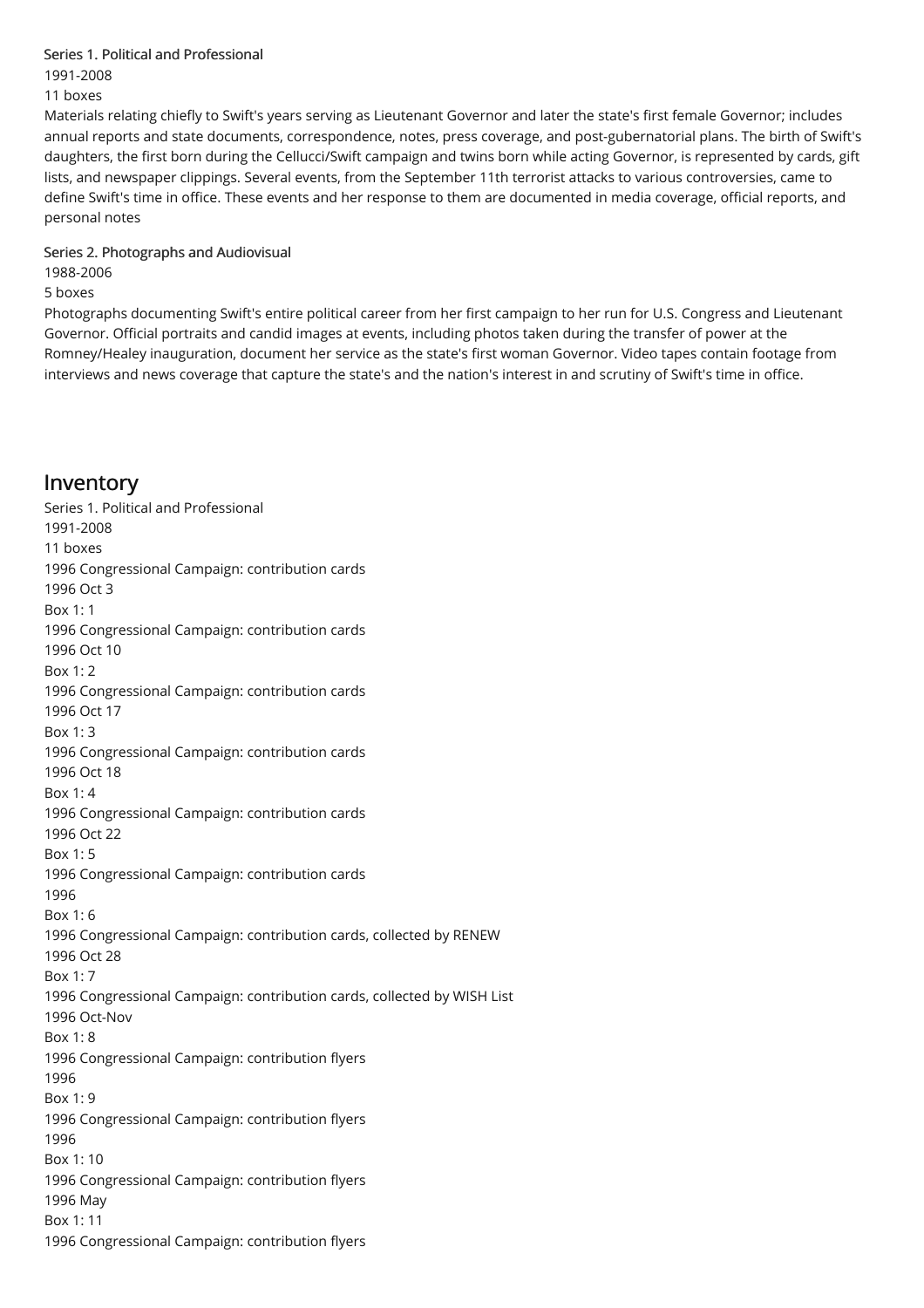Sept Box 1: 12 Congressional Campaign: contribution flyers Oct Box 1: 13 Congressional Campaign: contribution letters Oct Box 1: 14 Congressional Campaign: contributions, deposits Dec Box 1: 15 Congressional Campaign: contributions, deposits Jan Box 1: 16 Congressional Campaign: contributions, deposits Feb Box 1: 17 Congressional Campaign: contributions, deposits Mar Box 1: 18 Congressional Campaign: contributions, deposits Apr Box 1: 19 Congressional Campaign: contributions, deposits May 1-12 Box 1: 20 Congressional Campaign: contributions, deposits May 13-31 Box 1: 21 Congressional Campaign: contributions, deposits June 1-24 Box 1: 22 Congressional Campaign: contributions, deposits 25-30 Box 1: 23 Congressional Campaign: contributions, deposits July Box 1: 24 Congressional Campaign: contributions, deposits Aug 1-25 Box 1: 25 Congressional Campaign: contributions, deposits Aug 26-31 Box 1: 26 Congressional Campaign: contributions, deposits Sept 1-22 Box 1: 27 Congressional Campaign: contributions, deposits Sept 23-20 Box 1: 28 Congressional Campaign: contributions, deposits Oct 1-8 Box 1: 29 Congressional Campaign: contributions, deposits Oct 9-31 Box 1: 30 Congressional Campaign: expenses and receipts Box 1: 31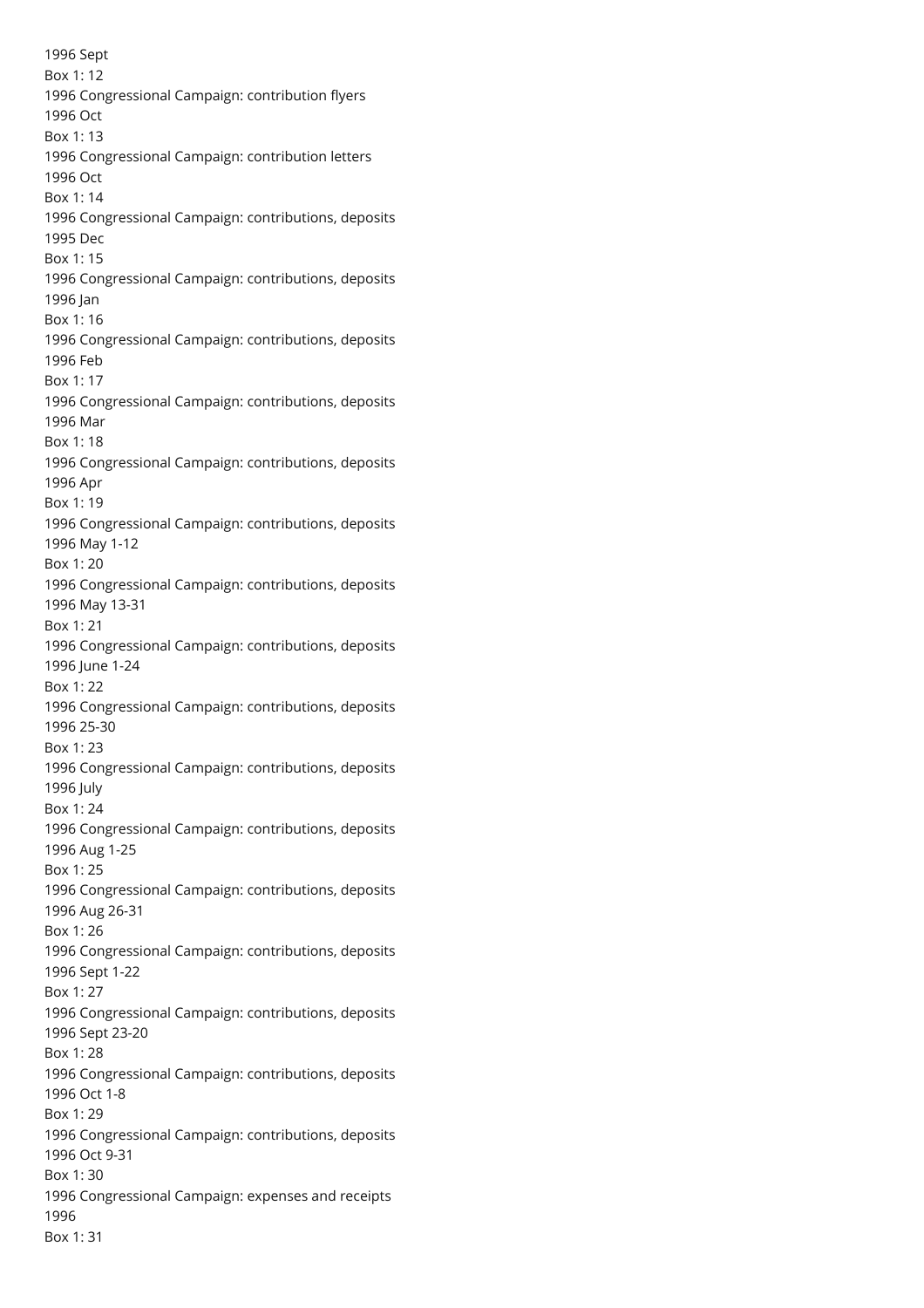1996 Congressional Campaign: report of receipts and disbursements 1997 Box 1: 32 9/11 security issues: agency briefing, Bureau of State Office Buildings 2002 Box 1: 33 9/11 security issues: agency briefing, Criminial Justice Training Council 2002 Box 1: 34 9/11 security issues: agency briefing, Department of Environmental Management 2002 Box 1: 35 9/11 security issues: agency briefing, Department of Environmental Protection 2002 Box 1: 36 9/11 security issues: agency briefing, Department of Fire Services 2002 Box 1: 37 9/11 security issues: agency briefing, Department of Fisheries and Wildlife and Environmental Law Enforcement 2002 Box 1: 38 9/11 security issues: agency briefing, Department of Public Health 2002 Box 1: 39 9/11 security issues: agency briefing, Executive Office of Environmental Affairs 2002 Box 1: 40 9/11 security issues: agency briefing, Executive Office of Transportation and Construction 2002 Box 1: 41 9/11 security issues: agency briefing, Massachusetts Emergency Management Agency 2002 Box 1: 42 9/11 security issues: agency briefing, Massachusetts Water Resources Authority 2002 Box 1: 43 9/11 security issues: agency briefing, Massachusetts Bay Transit Authority 2002 Box 1: 44 9/11 security issues: agency briefing, Metropolitan District Commission 2002 Box 1: 45 9/11 security issues: agency briefing, National Guard 2002 Box 1: 46 9/11 security issues: agency briefing, Office of Consumer Affairs and Business Regulation 2002 Box 1: 47 9/11 security issues: agency briefing, Registry of Motor Vehicles (RMV) 2002 Box 1: 48 9/11 security issues: agency briefing, State Police 2002 Box 1: 49 9/11 security issues: airport / port security 2002 Box 1: 50 9/11 security issues: bioterrorism 2002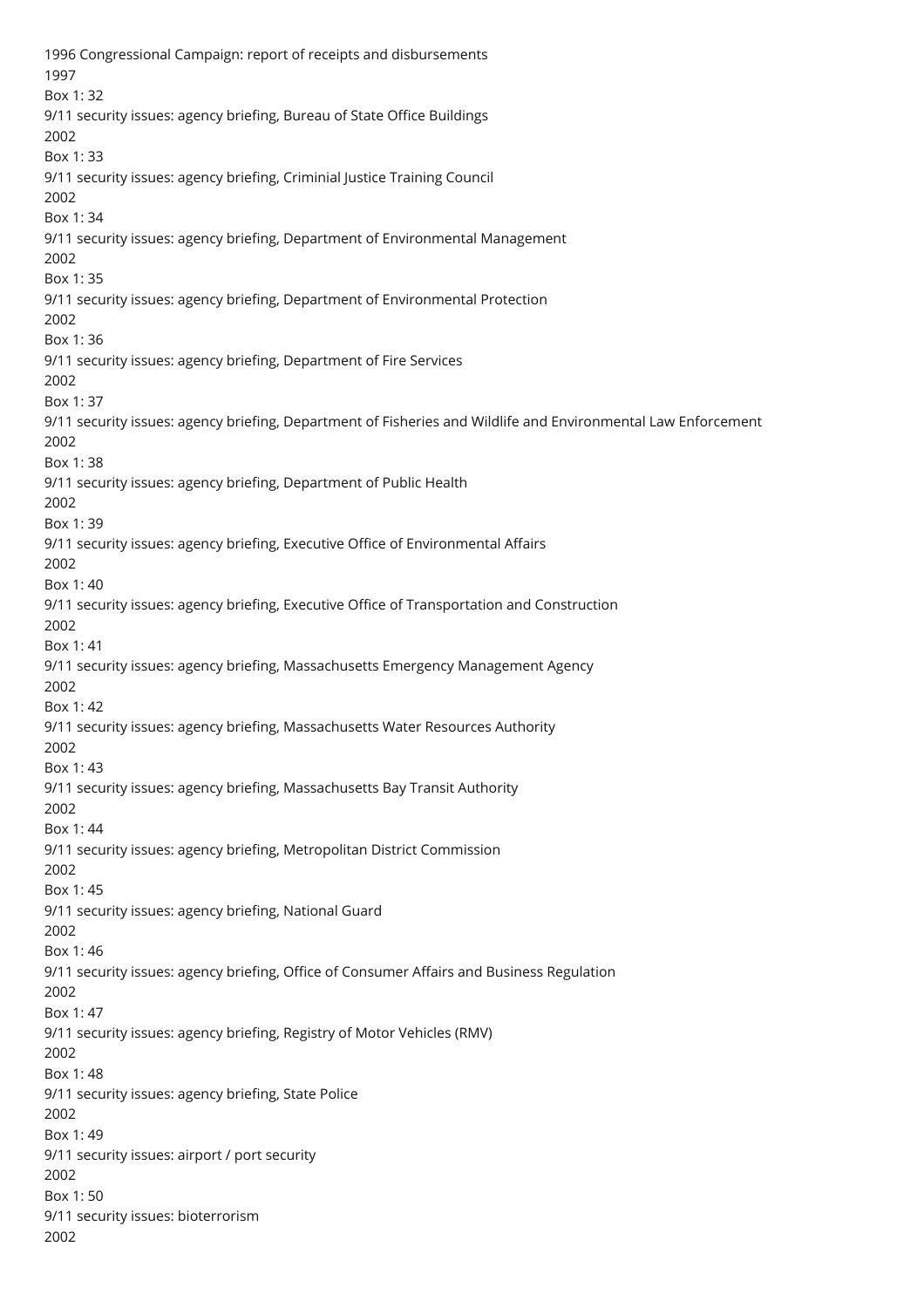Box 1: 51 9/11 security issues: funding 2002 Box 1: 52 9/11 security issues: nuclear safety 2002 Box 1: 53 9/11 security issues: other issues 2002 Box 1: 54 9/11 security issues: S.A.T.R.N. 2002 Box 1: 55 9/11 security issues: transportation 2002 Box 1: 56 Achieve3000 2003 Box 1: 57 Advisory Board: College Summit 2005 Box 1: 58 Annual reports: 1966-2001 Thirty-Five Years of Housing Opportunities 2001 Box 1: 59 Annual reports: Affordable Housing Trust Fund 2001 Box 1: 60 Annual reports: Alcoholic Beverages Control Commission 2001 Box 1: 61 Annual reports: bibliography 2001 Box 1: 62 Annual reports: Board of Registration in Medicine 2001 Box 1: 63 Annual reports: Department of Housing and Community Development 2000 Box 1: 64 Annual reports: Division of Energy Resources, "DOEAR Report: 1998 Market Monitor" 1999 Box 1: 65 Annual reports: Division of Energy Resources, "Market Monitor 1999" 2001 Box 1: 66 Annual reports: Division of Energy Resources, "Market Monitor 2000" 2002 Box 1: 67 Annual Reports: Division of Professional Licensure 2000 Box 1: 68 Annual reports: Division of Standards 2001-2002 Box 1: 69 Annual reports: Massachusetts Child Fatality Review 2001 Box 1: 70 Annual reports: Massachusetts Department of Correction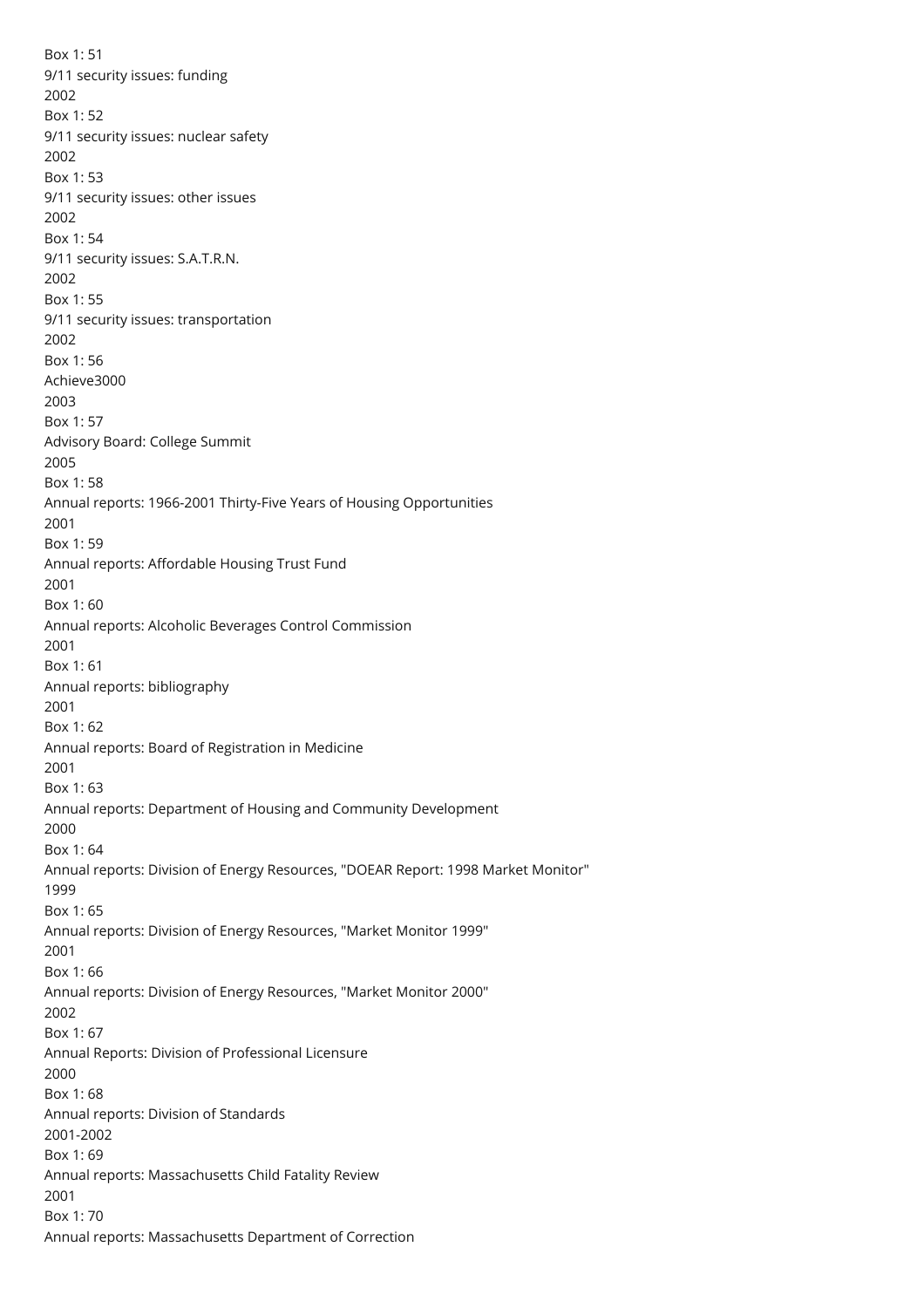2000-2001 Box 1: 71 Annual reports: Massachusetts Department of Telecommunications and Energy 2001 Box 1: 72 Annual reports: Massachusetts Division of Insurance 2001 Box 1: 73 Annual reports: Massachusetts House Finance Agency 2000 Box 2: 1 Annual reports: Massachusetts Office of Consumer Affairs and Business Regulations 2001  $Box 2: 2$ Annual reports: Massachusetts Renewable Energy Trust Fund 2002 Box 2: 3 Annual reports: Massachusetts State Police 2000 Box 2: 4 Annual reports: National Guard 2000 Box 2: 5 Annual reports: Office of the Chief Medical Examiner, Cases of Calendar Year 2001 2001 Box 2: 6 Annual reports: Preliminary Annual Crime Report, 2000-2001 2001  $Box 2: 7$ Arcadia Partners 2003-2004 Box 2: 8 Articles: 1999 Gubernatorial election 1999 Box 2: 9 Articles: ethics investigation 2000-2001 Box 2: 10 Awards: certificates 1991-2003 Box 2: 11 Awards and citations 1999-2007 Box 16 Bill recommendations: H3025-3032 2001 Jan Box 2: 12 Bill recommendations: H3900-4003 2001 Feb Box 2: 13 Bill recommendations: H4039-4063 2001 Mar Box 2: 14 Bill recommendations: H4078-4112 2001 Apr Box 2: 15 Bill recommendations: H4136-4142 2001 May Box 2: 16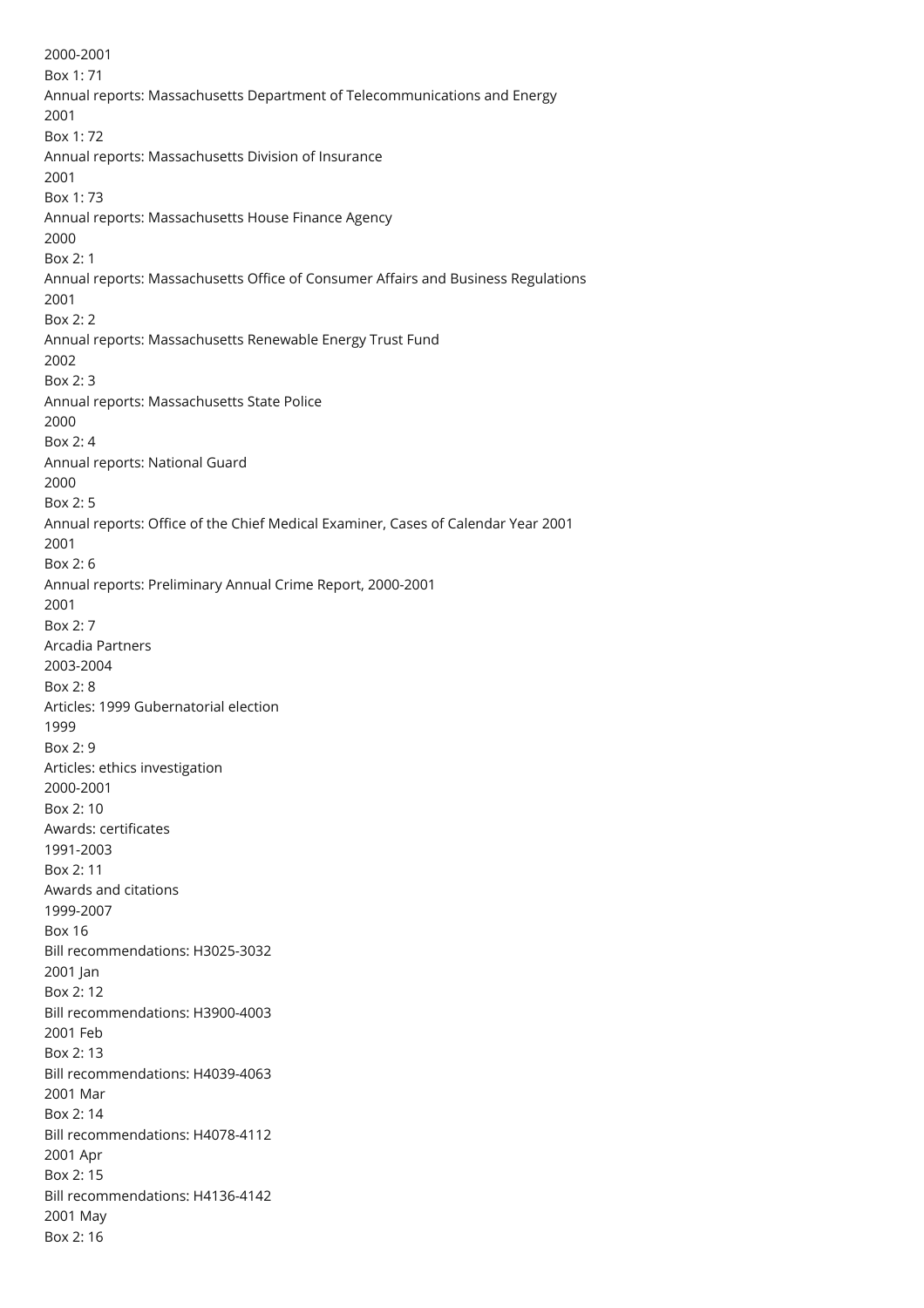Bill recommendations: H4212-4232 2001 June Box 2: 17 Board of Registration in Medicine: Progress Report 2002 Box 2: 18 Book: Mrs. Trapasso's kindergarten class, Rice Square School (Worcester, Mass.) 2001 Box 2: 19 Boston Herald: information requests Box 2: 20 Boston Magazine 2003 Jan Box 2: 21 Brownfields Act: Brownfields Report Update 2002 Box 2: 22 Brownfields Act: "A Study of the Results and Financial Requirements of the Brownfields Act" 2000 Box 2: 23 "Building Vibrant Communities: Linking Housing, Economic Development, Transportation, and the Environment" 2000 Box 2: 24 Bumper stickers 1998-2008 Box 8: 1 For various campaigns, including Cellucci/Swift. Business cards: miscellaneous undated Box 2: 25 Business cards: Swift, Janes, Governor ca. 2001-2002 Box 2: 26 Buttons and pins 2004-2008 Box 8 For Bush and McCain Presidential campaigns. Cards: Congratulations on birth of daughter, Elizabeth 1998 7 envelopes Box 8 Cards: Congratulations on birth of twin daughters, Lauren and Sarah 2001 Box 8 Center for Women in Politics and Public Policy 2001-2002 Box 2: 27 Chapter 70 Local Education Aid: reforms, five year plan 2002 Box 2: 28 "Clean State Initiative: A Report to the Governor and the Legislation on State Agency and Authority Compliance with the Environmental Laws" 2002 Box 2: 29 College Summit 2002 Box 2: 30 Commonwealth of Massachusetts: Agency Filings, 2001-2002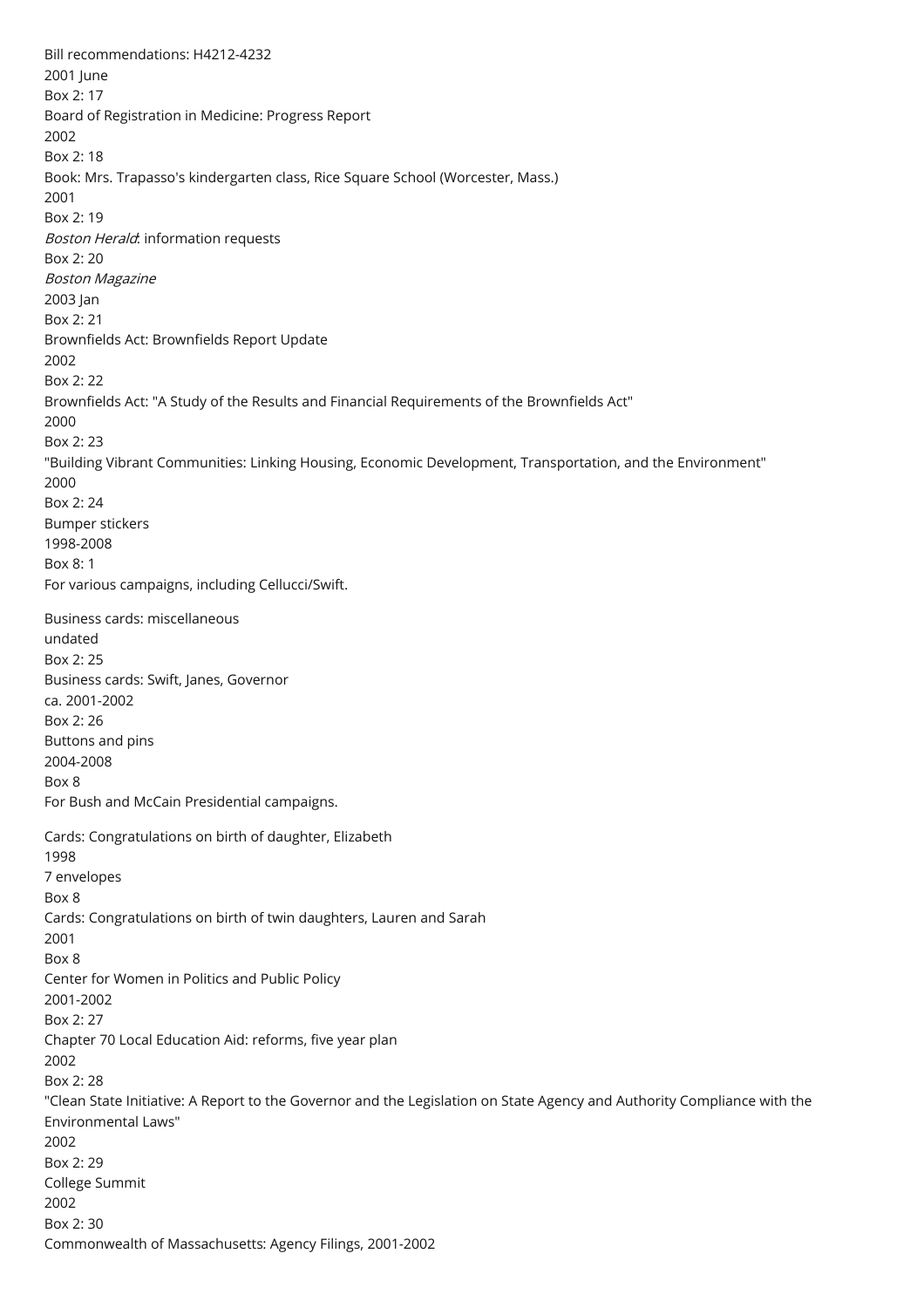2000 Box 9 Commonwealth of Massachusetts: Fiscal Year 2002 Budget Recommendations: Preparing Today for a Healthy Tomorrow 2001 Apr Box 9 Commonwealth of Massachusetts: Statutory Basis Financial Report 2002 Box 7: 47 Communication petition: Amirault, Gerald 2002 Box 2: 31 "Connecting for Change: Results of the Mass Action for Women Audit 2001  $Box 2: 32$ Contacts: miscellaneous ca. 2002 Box 2: 33 Contract: Boston Magazine article 2002 Box 2: 34 Correspondence: Bush, George W. 2007 Box 8: 2 Congratulating Swift for her recognition as the 2007 Woman of Achievement by the Northern Berkshire Business and Professional Women. Correspondence: Card, Andrew H., Jr. 2001 May Box 8: 3 Congratulating Swift on the birth of her twin daughters; written on Chief of Staff to the President letterhead. Correspondence: cards, congratulations on twins 2001 Box 2: 35 Correspondence: cards, congratulations on twins 2001 Box 2: 36 Correspondence: cards, congratulations on twins 2001 Box 2: 37 Correspondence: cards, congratulations on twins 2001 Box 2: 38 Correspondence: cards, congratulations on twins 2001 Box 2: 39 Correspondence: cards, thank you 1996 Box 2: 40 Correspondence: Christmas cards, received 2000 Box 2: 41 Correspondence: Christmas cards, received 2001 Box 2: 42 Correspondence: Christmas cards, received 2001 Box 2: 43 Correspondence: Christmas cards, received 2002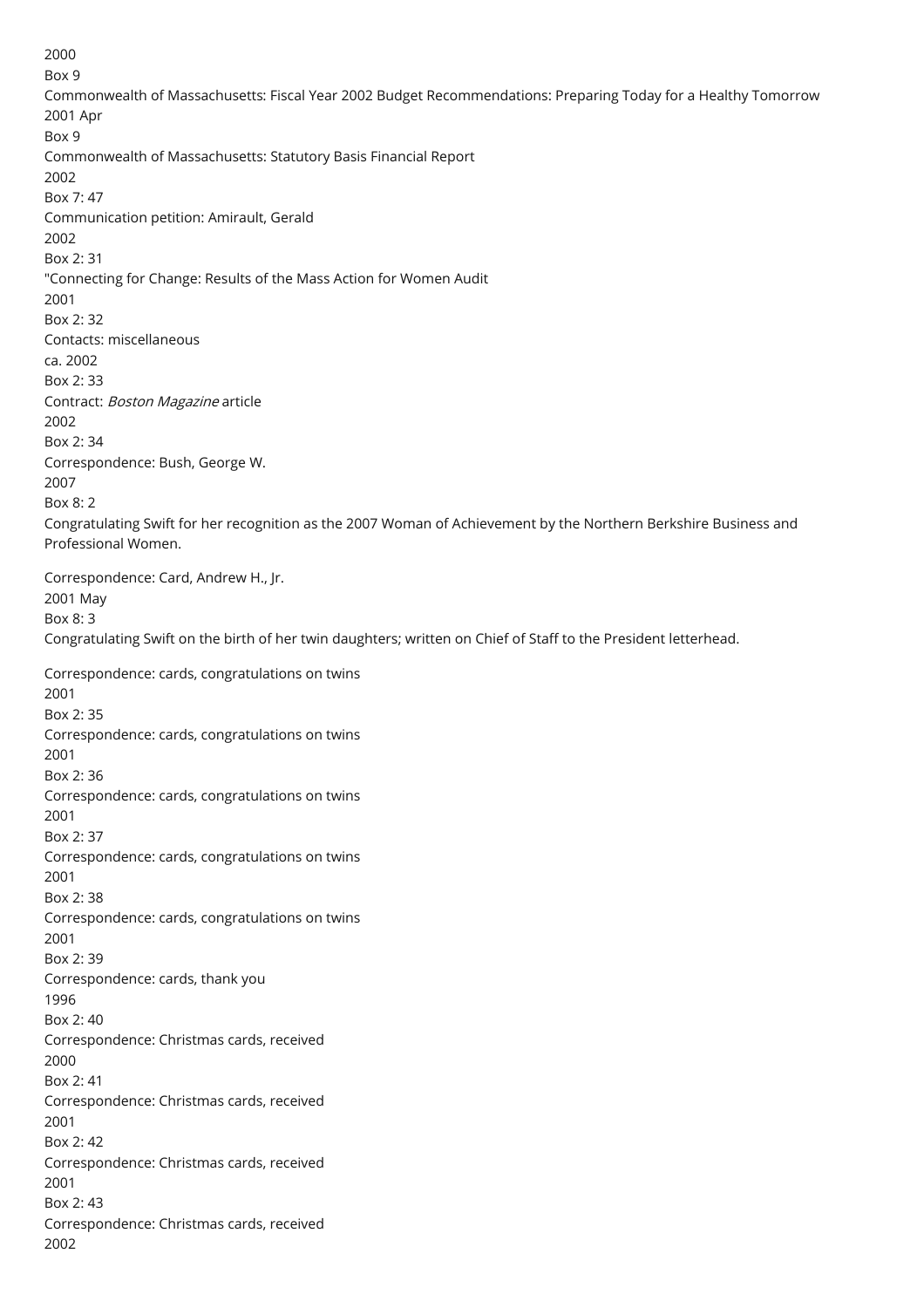Box 2: 44 Correspondence: Christmas cards, sent 2001 Box 2: 45 Correspondence: Christmas cards, sent 2002 Box 2: 46 Correspondence: Christmas cards, sent 2003 Box 2: 47 Correspondence: Christmas cards, sent 2004 Box 2: 48 Correspondence: constituent calls 2004-2006 Box 2: 49 Correspondence: general ca. 2002 Box 2: 50 Correspondence: general 2002 Box 2: 51 Correspondence: general 2002 Box 2: 52 Correspondence: general 2002 Box 2: 53 Correspondence: general 2003-2004 Box 2: 54 Correspondence: gift log and thank you letters 2001 Box 2: 55 Correspondence: Marshall, Margaret H. 1999 Box 8: 4 On the occassion of Marshall being named Chief Justice to the Massachusetts Supreme Judicial Court. Correspondence: memordandum on CBS news, "The Early Show" interview 2003 Box 2: 56 Correspondence: miscellaneous 2005 Box 2: 57 Correspondence: miscellaneous invites and cards, sent 2003-2006 Box 3: 1 Correspondence: miscellaneous, received 2004 Box 3: 2 Correspondence: miscellaneous, received 2006 Box 3: 3 Correspondence: policy 2001 Box 3: 4 Correspondence: post-Governor, general 2002 Box 3: 5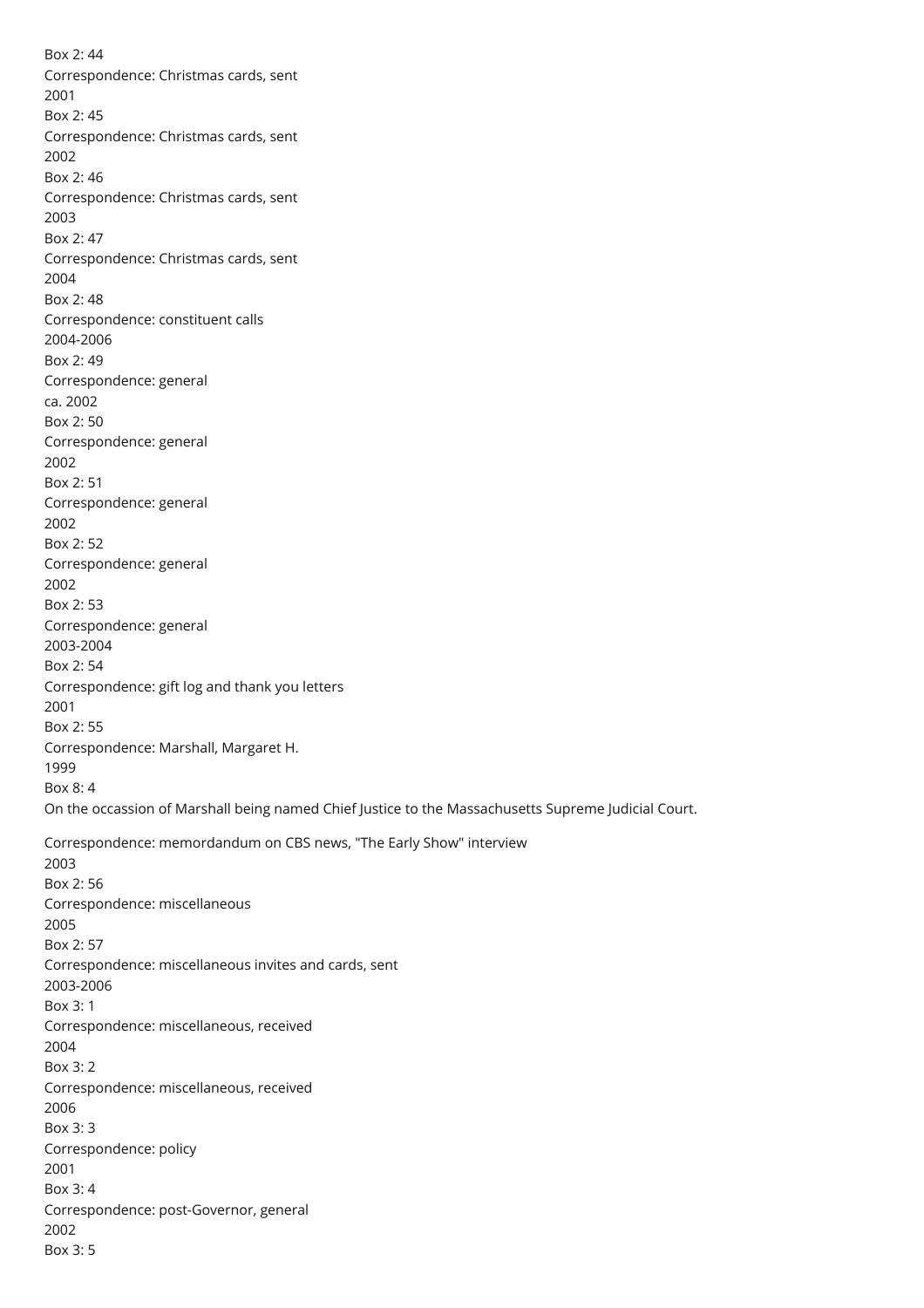Correspondence: post-Governor, general 2002 Box 3: 6 Correspondence: press coverage 2000 Box 3: 7 Correspondence: recommendations and resumes 2004 Box 3: 8 Correspondence: regrets 2003 Box 3: 9 Correspondence: regrets 2004 Box 3: 10 Correspondence: regrets 2004 Box 3: 11 Correspondence: regrets 2005 Box 3: 12 Correspondence: regrets 2006 Box 3: 13 Correspondence: salaries, legislative 2003 Box 3: 14 Correspondence: Tara, Kaileigh 2000 Box 3: 15 Correspondence: thank you letters and good wishes, received 2004 Box 3: 16 Correspondence: writers about memoir 2002 Box 3: 17 Debate against Tomlan, Warren 1998 Box 3: 18 Department of Economic Development: "Toward a New Prosperity." Executive Summary 2002 Box 3: 19 Department of Economic Development: "Toward a New Prosperity." Executive Summary, draft 2002 Box 3: 20 Department of Economic Development: "Toward a New Prosperity," part 1 2002 Box 3: 21 Department of Economic Development: "Toward a New Prosperity," part 1, draft 2002 Box 3: 22 Department of Economic Development: "Toward a New Prosperity," part 2 Box 3: 23 Department of Economic Development: "Toward a New Prosperity," part 2, draft 2002 Box 3: 24 Department of Economic Development: "Toward a New Prosperity," part 3 2002 Box 3: 25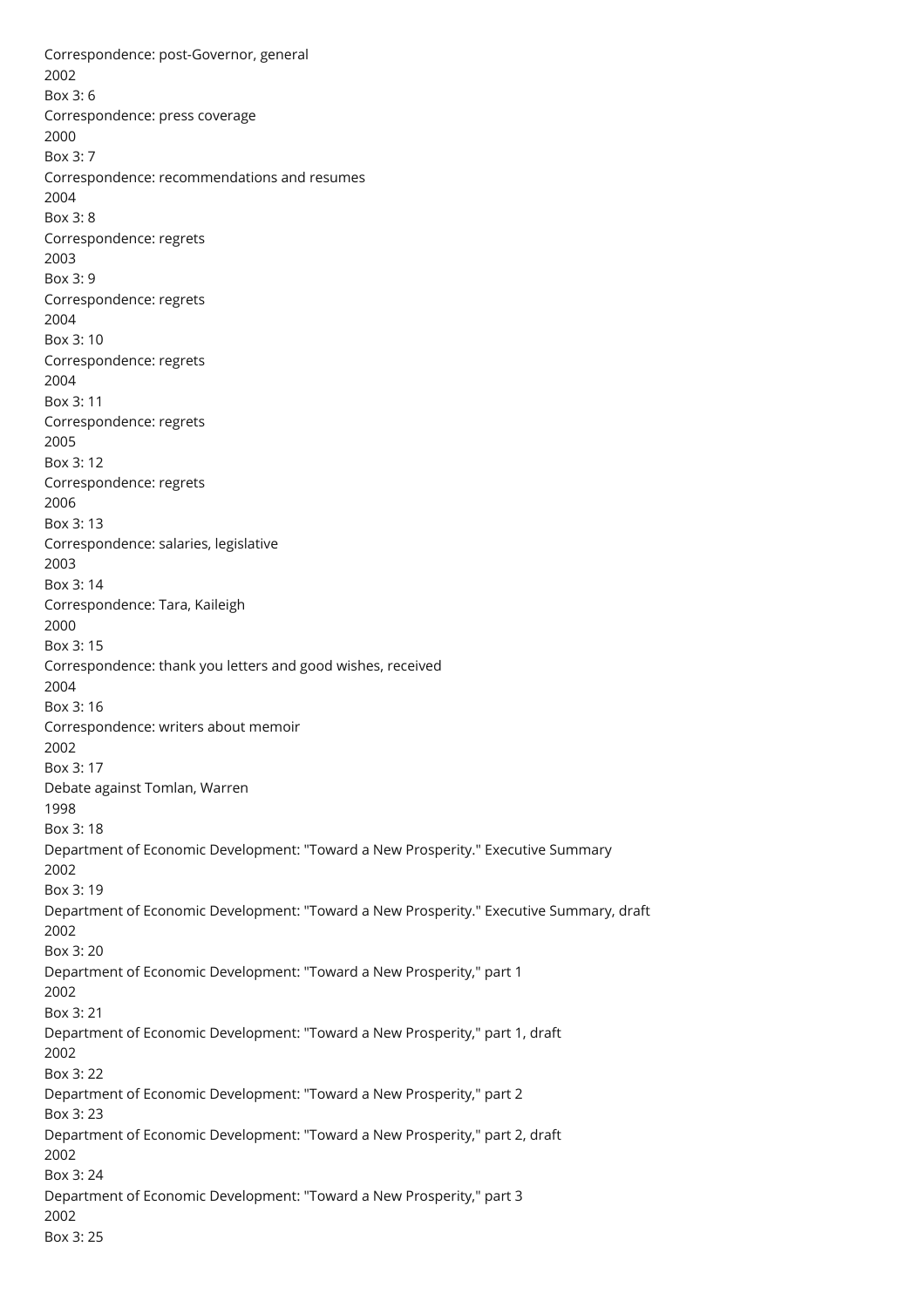Department of Economic Development: "Toward a New Prosperity," part 3, draft 2002 Box 3: 26 Department of Economic Development: "Toward a New Prosperity," acknowledgements and references 2002 Box 3: 27 Department of Environmental Management: "Commonwealth Connections" 2002 Box 3: 28 Department of Environmental Management: Land Acquisitin and Protection Program Annual Reports 1999-2001 Box 3: 29 Department of Environmental Management: The Historic Landscape Preservation Grant Program Annual Report, 1997-2000 2001 Box 3: 30 Department of Environmental Management: "Shaping Out Future: A Strategic Agenda" 2002 Box 3: 31 Department of Environmental Management: Water Resources of the Housatonic River Basin: Water Use and Hydrology 1999 Box 3: 32 Department of Environmental Protection: Tellus Institute Report on "Massachusetts Source Reduction Report" 1999 Box 3: 33 Department of Housing and Community Development: Annual Public Housing Plan, with attachments 2002 Box 3: 34 Department of Housing and Community Development: Annual Public Housing Plan, without attachments 2002 Box 3: 35 Department of Housing and Community Development: FY 2000 funds awarded 2000 Box 3: 36 Department of Housing and Community Development: Massachusetts Affordable Housing Trust Fund Guidelines 2001 Box 3: 37 Directory: Governors of the American States, Commonwealths, and Territories 2002 Box 3: 38 Division of Energy resources: "DOER Report" 1999-2002 Box 3: 39 Division of Investigative Services: Counter Terrorism Efforts, Response to Buckslip 2002 Box 3: 40 Education consulting: Jenzabar 2003 Box 3: 41 Education consulting: McGraw-Hill 2003 Box 3: 42 Education consulting: Pearson Education 2002 Box 3: 43 Education consulting: Scholastic meeting 2003 Feb Box 3: 44 Education consulting: various education companies 2002-2003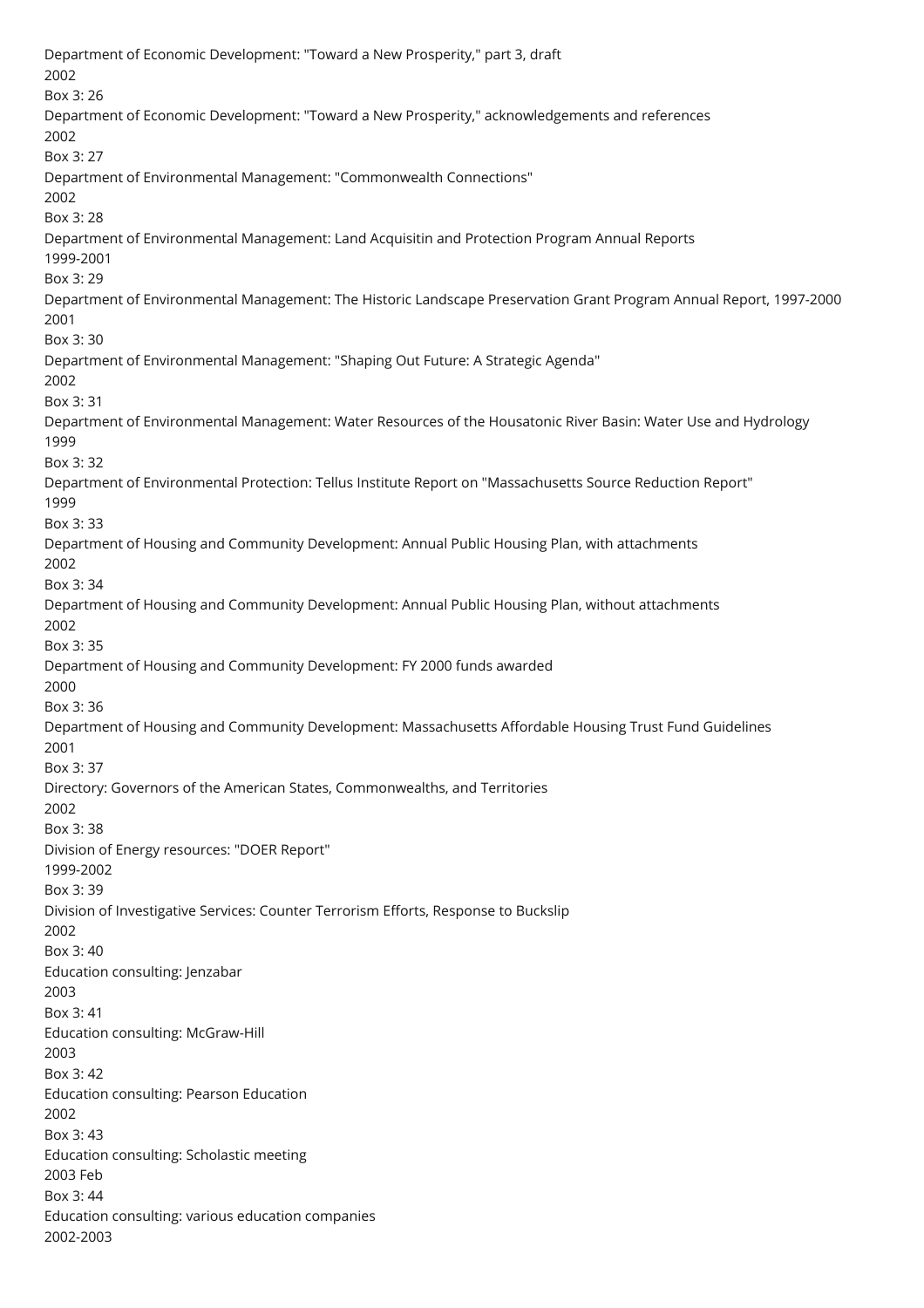Box 3: 45 Ethics: Mercantile Wharf 2000 Box 3: 46 Ethics: Northbridge apartment 2000 Box 3: 47 Event: Alzheimer's at Tanglewood 2003 Box 4: 1 Event: Berkshire Bus Trip to State House 2003 Box 4: 2 Event: Berkshire County Republican Association Annual Dinner 2005 Box 4: 3 Event: Breaking Glass Ceiling, JFK Library 2003 Box 4: 4 Event: Cellucci, Arger Paul; Mass MOCA event 2005 Box 4: 5 Event: Center for America Women and Politics 2004 Box 4: 6 Event: Commonwealth School 2004 Box 4: 7 Event: Dole Institute of Politics, Presidential Series 2006 Box 4: 8 Event: Fall Foliage Festibal Parade, Berkshires 2005 Box 4: 9 Event: Fundraiser: IMP-PAC 2005 Box 4: 10 Event: Fundraiser: IMP-PAC, May 24, 2005 2005 Box 4: 11 Event: Fundraiser: Waddell, Katherine 2005 Box 4: 12 Event: FORTUNE Most Powerful Women in Business Town 2002 Box 4: 13 Event: GOP National Convention 2004 Box 4: 14 Event: Greater Talent Network Meeting, January 22 2003 Box 4: 15 Event: Healthlink TV Show Recording 2004 Box 4: 16 Event: Kappa Kappa Gamma Alumnae Association and Chapter Award Ceremony 2004 Box 4: 17 Event: Minnesota Women's Political Caucus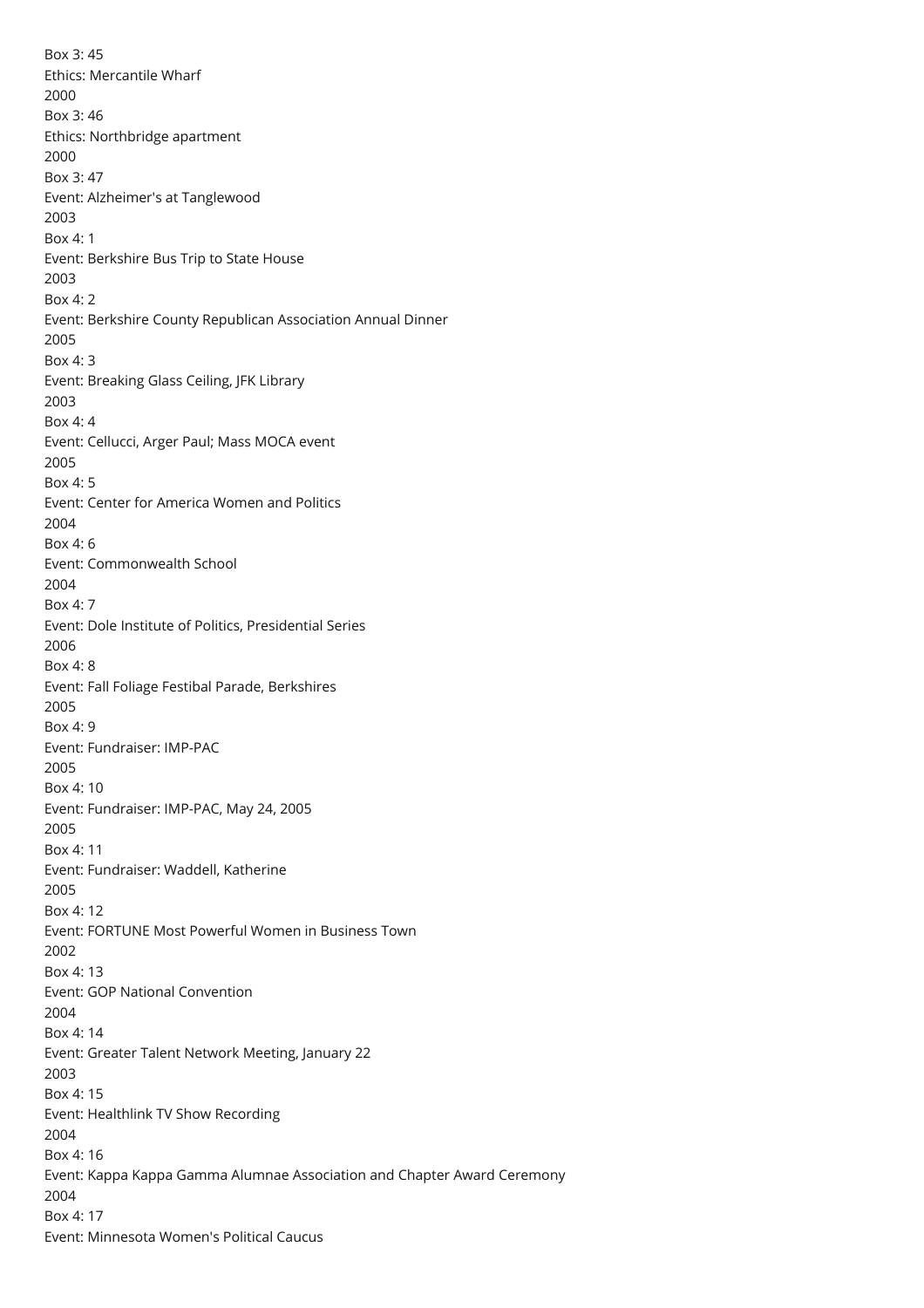2003 Box 4: 18 Event: Mitch Daniels (?) Box 4: 19 Event: Mount Greylock High School 2003 Box 4: 20 Event: National Governors' Association, Annual Meeting 2005 Box 4: 21 Event: New England Women's Political Summit 2003 Box 4: 22 Event: Presidential Iauguration 2005 Box 4: 23 Event: Republican Pro Choice Coalition 2004 Box 4: 24 Event: Republican Majority for Choice, Issue Advocacy Committee 2005 Box 4: 25 Event: RGA 2002 Forum 2002 Box 4: 26 Event: RGA's "American's Majority Celebration" 2004 Box 4: 27 Event: Scientific Learning 2003 Box 4: 28 Event: Susan G Komen Luncheon 2004 Box 4: 29 Event: Weatherhead Center for International Affairs, Meeting with Fellones 2003 Box 4: 30 Event: Williams Class "Practicing Feminism" 2006 Box 4: 31 Event: WNBA All Star Game, Madison Square Garden 2003 Box 4: 32 Event: Women's Campaign Fund 2004 Box 4: 33 Event: Zont Club Meeting, Pittsfield 2003 Box 4: 34 Events: Miscellaneous, Scheduled 2004 Box 4: 35 Events 2006 Apr Box 4: 36 Events 2006 Mar Box 4: 37 Events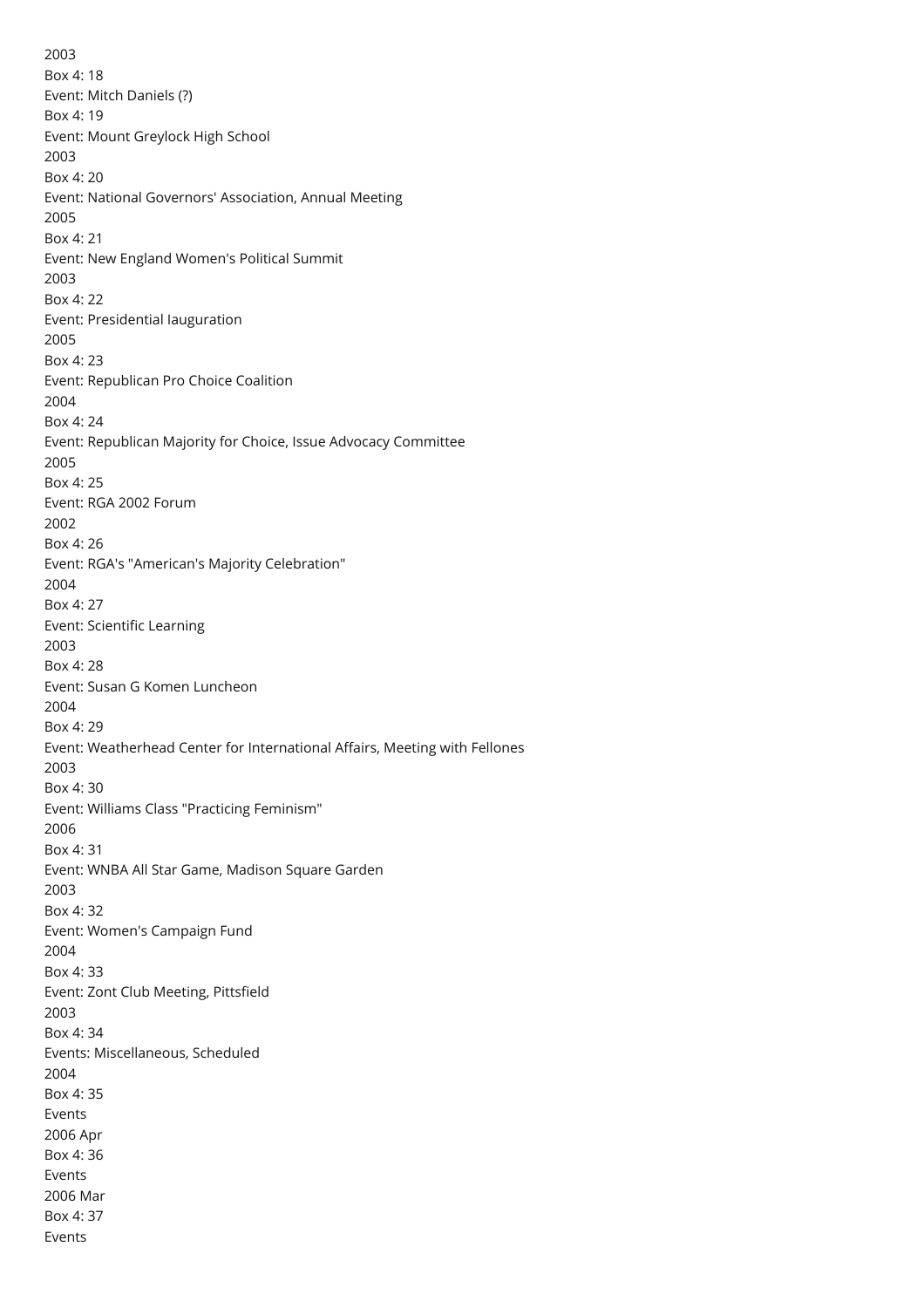<span id="page-15-0"></span>2006 May-June Box 4: 38 Events: Miscellaneous 2003 Box 4: 39 Events: Miscellaneous 2005-2007 Box 4: 40 Executive Office of Administration and Finance: "Construction Reform Task Force: Final Report" 1998 Box 4: 41 Executive Office for Administation & Finance: Homelessness in Massachusetts 1999 Box 4: 42 Executive Office for Administration & Finance: Policy Briefs No. 1-11 1999-2002 Box 4: 43 Executive Office for Administration & Finance: Policy Report No. 1 1999 Oct Box 4: 44 Executive Office for Administation & Finance: Policy Report No. 2 2000 Jan Box 4: 45 Executive Office for Administation & Finance: Policy Report No. 3 2000 Jan Box 4: 46 Executive Office for Administation & Finance: Policy Report No. 4 2000 Oct Box 4: 47 Executive Office for Administation & Finance: Policy Report No. 5 2000 Oct Box 4: 48 Executive Office for Administation & Finance: Policy Report No. 6 2000 Oct Box 4: 49 Executive Office for Administation & Finance: Policy Report No. 7 2001 Apr Box 4: 50 Executive Office of Environmental Affairs: "Beyond 2000 Solid Waste Master Place" 2000 Box 4: 51 Executive Office of Environmental Affairs: "Beyond 2000 Solid Waste Master Place," 2000 Progress Report 2000 Box 4: 52 Executive Office of Environmental Affairs: Bibliography 2002 Box 4: 53 Executive Office of Environmental Affairs: "BioMap: Guiding land conservation for biodiversity in Massachusetts" 2002 Box 4: 54 Executive Office of Environmental Affairs: "Biotechnology: its evolutions, applications, and environmental implications" 2002 Box 4: 55 Executive Office of Environmental Affairs: "Biotechnology: its evolutions, applications, and environmental implications," Letter and packet 2002 Box 4: 56 Executive Office of Environmental Affairs: "Climate Change Active Plan" 2002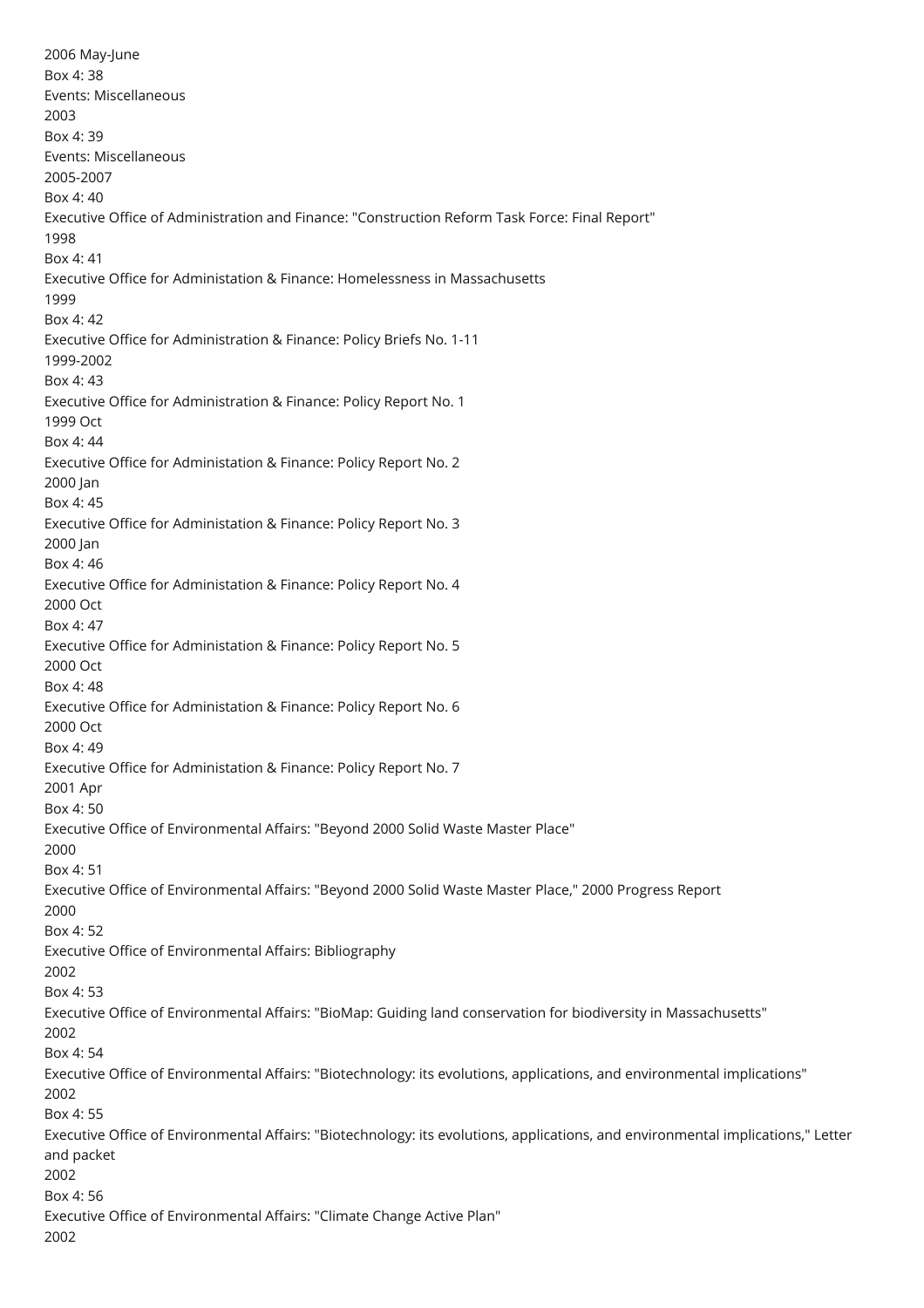Box 4: 57 Executive Office of Environmental Affairs: "Cuttew of Massachusetts: Pocket Ecuide" 2001 Box 4: 58 Executive Office of Environmental Affairs: "Environmental Education in Massachusetts & Resources Ecuide" ca. 2002 Box 4: 59 Executive Office of Environmental Affairs: "Environment Subtainability Programs" 2002 Box 4: 60 Executive Office of Environmental Affairs: "Growing Together: A Strategie Plan for Integrating Agriculture and Growth Management in the Connectient River Valley" 2001 Box 4: 61 Executive Office of Environmental Affairs: "The Massachusetts Lake and Pond Watershed Active Strategy" 2001 Box 4: 62 Executive Office of Environmental Affairs: "Massachusetts FecoMercury Strategy" 2000 Box 4: 63 Executive Office of Environmental Affairs: "Protection of 100,000 Arces of Open Space, October 1998-July 2001," Draft 2002 Box 4: 64 Executive Office of Environmental Affairs: "Research, Education amd Public Service for the Environment: A Commenwealth Partnership" 2002 Box 4: 65 Executive Office of Environmental Affairs: "The State of Our Environment, April 2000" 2000 Box 4: 66 Executive Office of Environmental Affairs: "The State of Our Environment, Update 2001" 2001 Box 4: 67 Executive Office of Environmental Affairs: " The State of Our Environment, April 2002: Special Report on Community Protection and the Future of the Commenwealth; cd" 2002 Box 4: 68 "Executive Summary: Agriculture Hold on the Commenwealth" 2000 Box 4: 69 Executive Office of Public Safety: Programs Division, Fact Sheets 2001 Box 4: 70 Executive Office of Public Safety: Programs Division, "Implementation of the Juvenile Reform Act" 2001 Box 4: 71 Gift list: birth of daughter, Elizabeth 1998 Box 8: 5 Girl Scouts of America, Western Massachusetts 2004 Box 4: 72 Governor's Budget Recommendation 2003 Box 7: 48 Governor's Budget Recommendation 2003 Box 7: 49 Governor's Budget Recommendation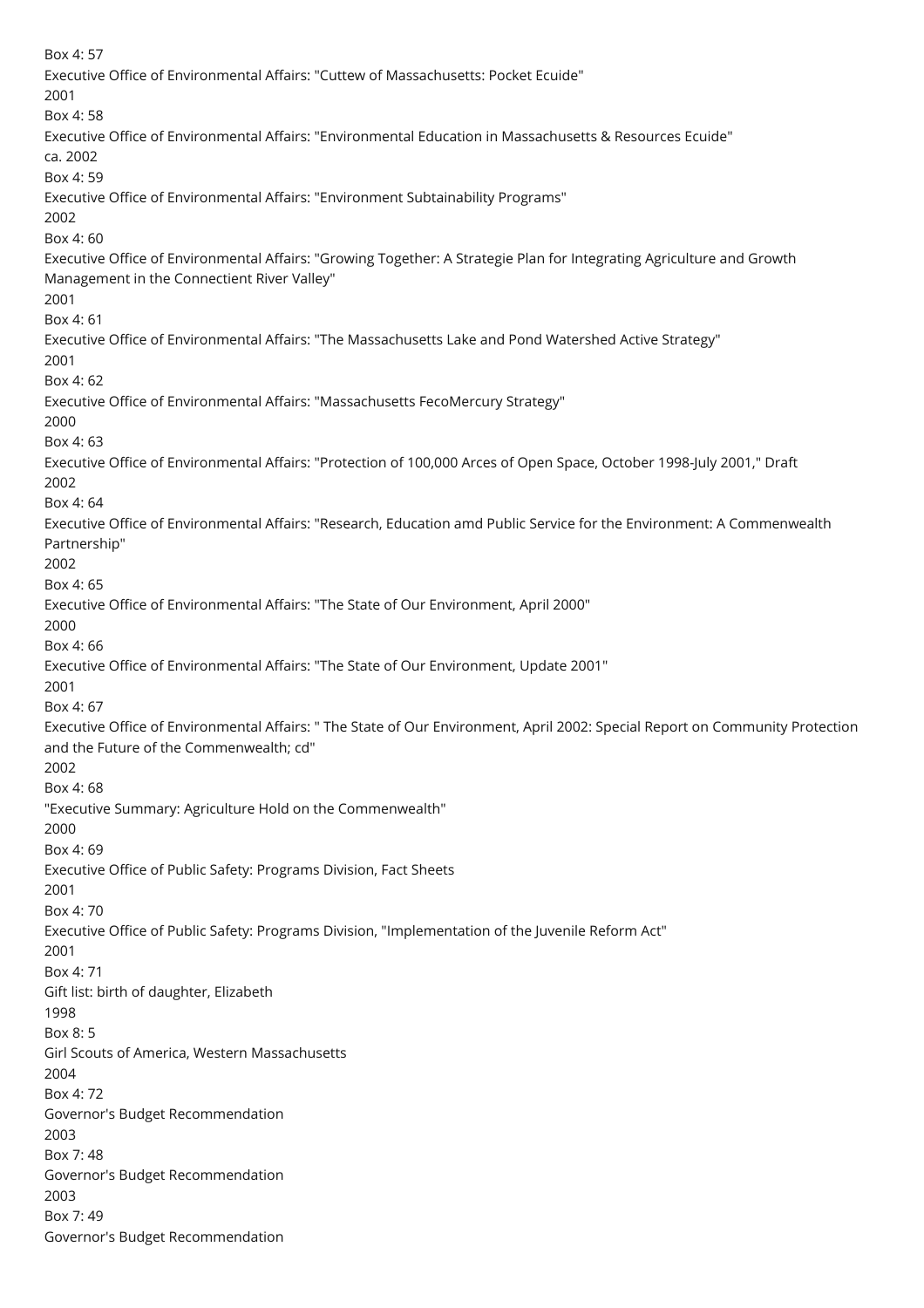2002 Box 7: 50 Governor's Budget Recommendation 2001 Box 7: 51 Governor's Guidebook 2004 Box 4: 73 Governor's Schedule 2002 Mar-July Box 4: 74 Governor's Schedule 2002 July-Aug Box 4: 75 Governor's Schedule 2002 Aug-2003 Jan Box 4: 76 "Governor's Task Force to Reform Adult Education and Workers Training" 2001 Box 4: 77 Gridiron Club: Menu, Annual Spring Dinner 2002 Box 4: 78 Gubernatorial Transfer Ceremoney Overviews 2003 Box 4: 79 Inauguration, Cellucci-Swift: Invitation 1999 Box 4: 80 Inauguration, Cellucci-Swift: Program 1999 Box 4: 81 Inauguration, Presidential: Tickets 2004 Box 4: 82 Ideas Into Action: Better Government Competition 2000-2001 Box 4: 83 Interviews: IDG Venture 2003 Box 5: 1 Interviews: Monitor Group 2005 Box 5: 2 Interviews: Muhlenberg College, Allentown, Pa. 2003 Box 5: 3 Interview: Muhlenberg College, Allentown, Pa. 2003 Box 5: 4 Jane Swift for Congress: Report to Feolecal Elective Communication 2000 Box 5: 5 Journal: pregnancy 1998 Box 8 Kept during pregnancy with daughter, Elizabeth.

"Keeping the Promise: Multiple Pathways to A High School Diploma" 2002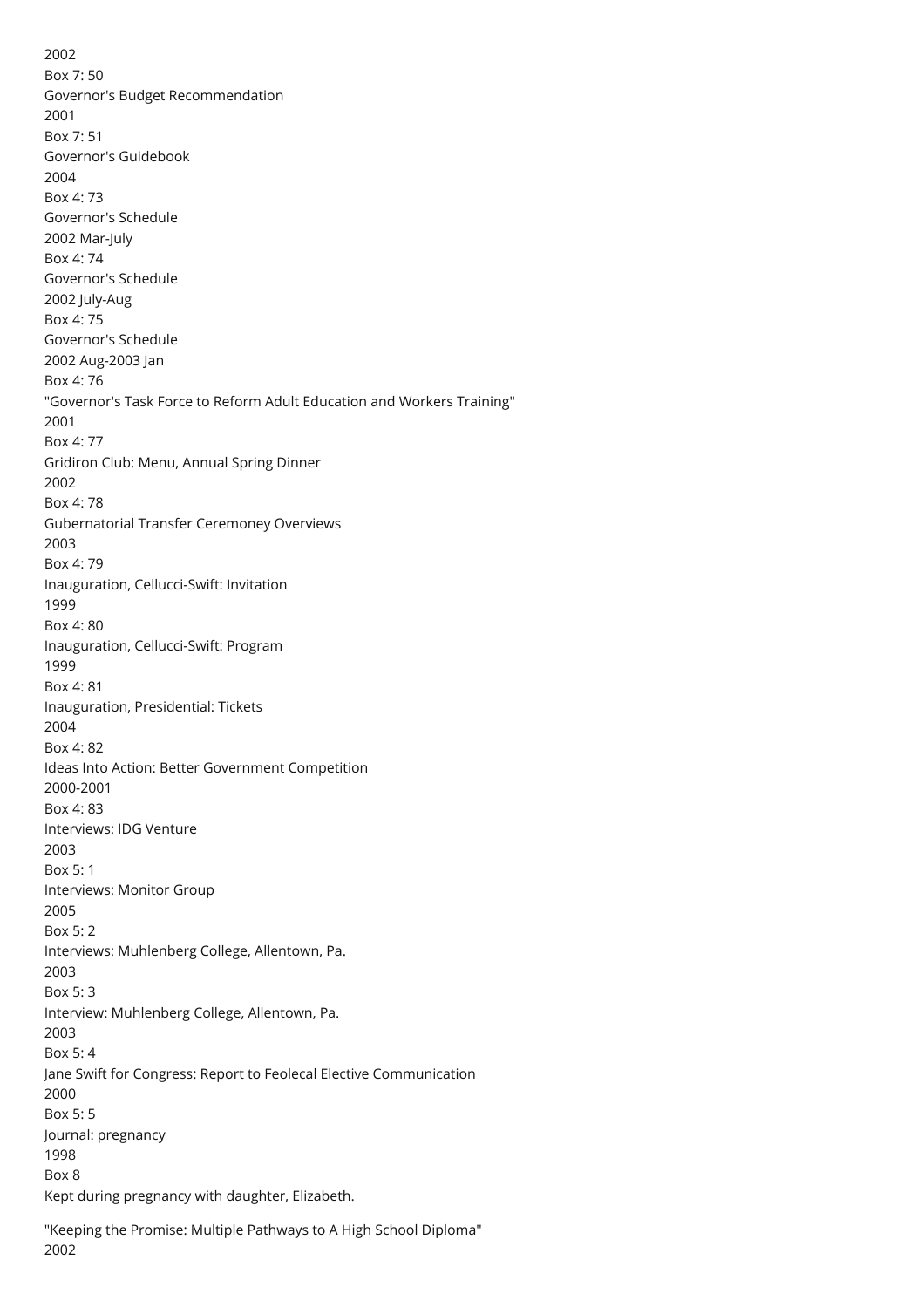Box 5: 6 The Key: A Kappa Kapa Gamma Publication 2004 Box 5: 7 Letter: Herzlinger, Regina 1998 Box 5: 8 "Lists of Matters Sponsored by Senator Jane M. Swift" 1995-1996 Box 5: 9 Magazine: Trinity Reporter 2003 Box 5: 10 Magazine: Williams Alumni Review 2003 Box 5: 11 Magazine: Worth Financial Intelligence 2002 Box 5: 12 Massachusetts Benchmark: The Quarterly Review of Economoic News & Insight 1999-2000 Box 5: 13 Massachusetts Department of Corrections: Statistical Description of Releases 2000 Box 5: 14 Massachusetts Environmental Education Plan 2000 Box 5: 15 Massachusetts Office of Campaign and Political Finance: Campaign Finance Report 1997 Box 5: 16 "MCAS: Expanding Opportunities for All Students 2001 Box 5: 17 MCAS: Mass Insight Education, Briefing Book 2001 Jan Box 5: 18 MCAS: "Spring 2000 MCAS Tests: Report of 1998-2000 District Results" 2000 Box 5: 19 MCAS: "Spring 2000 MCAS Tests: Report of 1998-2000 School Results" 2000 Box 5: 20 MCAS: "Spring 2000 MCAS Tests: Report of State Results" 2000 Box 5: 21 MCAS: Analysis of the Worcester Public Schools 1999 Box 5: 22 MCAS: Report of 1999 State Results 1999 Box 5: 23 MCAS: MCAS Performance Levels: Sample Student Responses 1999 Box 5: 24 MCAS: "Reaching Higher," vol. v, issue 2 2002 Box 5: 25 MCAS: 1998 MCAS--Worcester Public Schools Test Schools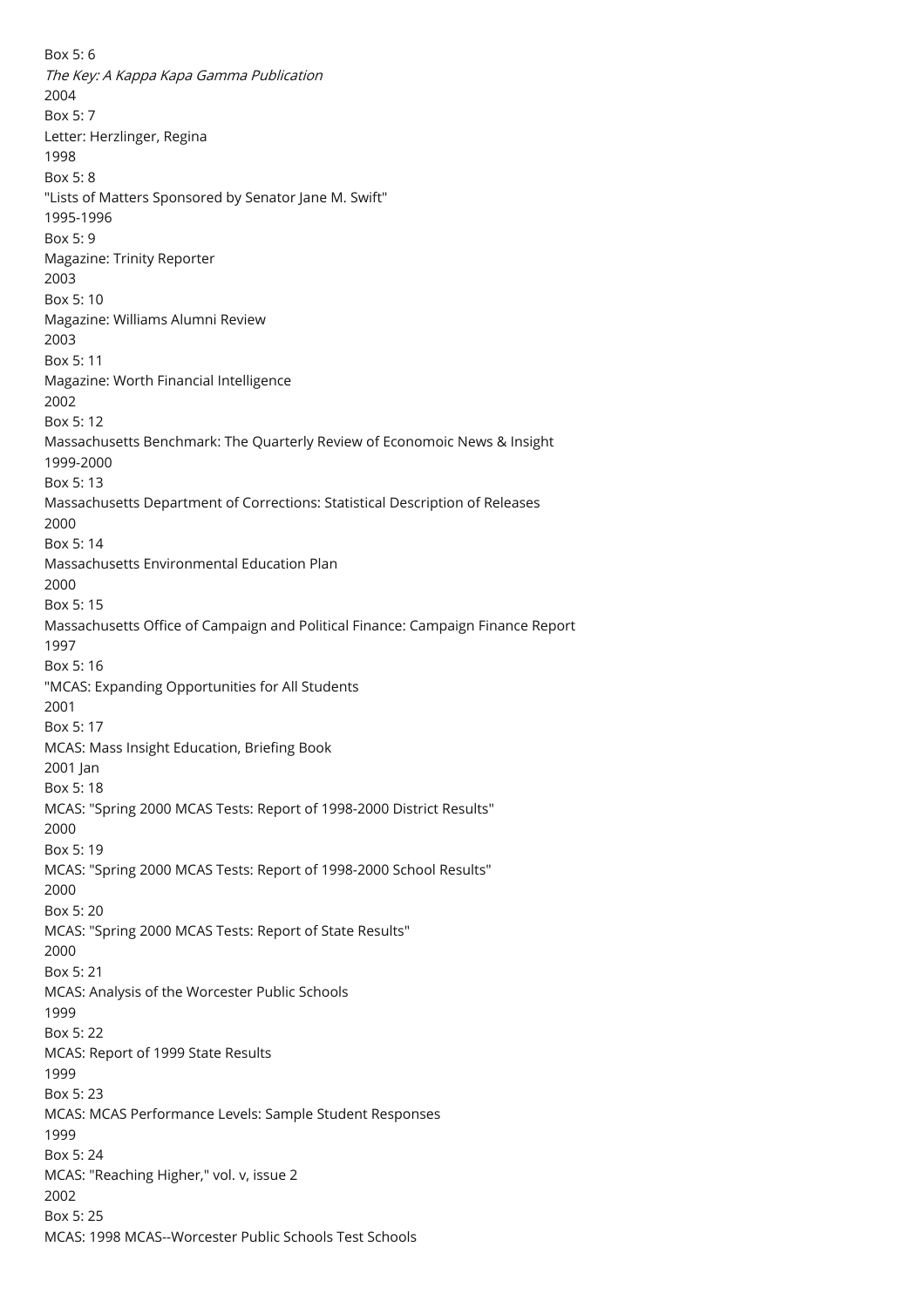1999 Box 5: 26 Meeting: Thomson Financial 2002 Box 5: 27 Meetings: Miscellaneous, Consulting 2003 Box 5: 28 Membership List; from Christine Ferer 2002 Box 5: 29 Mihos vs. Swift: Affidavit of Chrisy Mihos, Evidence 2005 Box 5: 30 Mihos vs. Swift: Affidavit of Jordan Levy, Evidence 2005 Box 5: 31 Mihos vs. Swift: Christy Mihos Deposition, Full 2005 Box 5: 32 Mihos vs. Swift: Deposition Notice and Note on Case 2005 Box 5: 33 Mihos vs. Swift: Documents from Governor's Office, Evidence Part 1 of 3 2005 Box 5: 34 Mihos vs. Swift: Documents from Governor's Office, Evidence Part 2 of 3 2005 Box 5: 35 Mihos vs. Swift: Documents from Governor's Office, Evidence Part 3 of 3 2005 Box 5: 36 Mihos vs. Swift: Jane M. Swift's Answer and Affirmative Defenses 2004 Box 5: 37 Mihos vs. Swift: Jane Swift Deposition, Full, Part 1 of 3 (Pages 1-99) 2005 Box 5: 38 Mihos vs. Swift: Jane Swift Deposition, Full, Part 2 of 3 (Pages 100-181) 2005 Box 5: 39 Mihos vs. Swift: Jane Swift Deposition, Full, Part 3 of 3 (Pages 182-273) 2005 Box 5: 40 Mihos vs. Swift: Jane Swift's "Memorandum in Support of Her Motion for Summary Judgement" 2005 Box 5: 41 Mihos vs. Swift: Other Mihos Court Cases 2005 Box 5: 42 Miscellaneous 2002 Box 5: 43 Miscellaneous: notes 2002 Box 5: 44 Moore, Janet Lambert: Art Prints undated Box 5: 45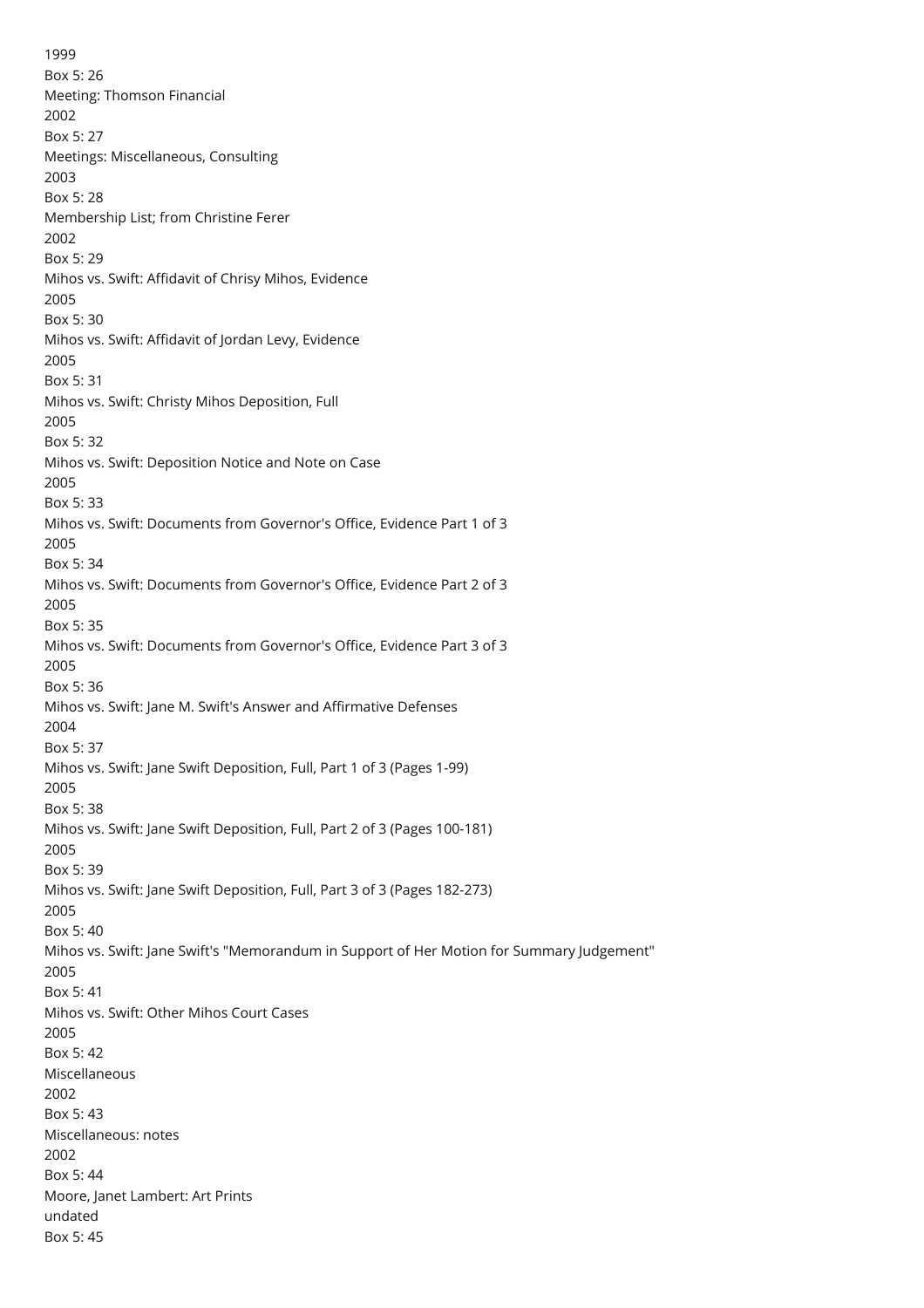National Guard: "Minutemen" 2002 Box 5: 46 Newspaper clippings 1992 Box 10: 1 Newspaper clippings 1996 Box 10: 2 Newspaper clippings 1999 Box 10: 3 Newspaper clippings 2000 Box 10: 4 Newspaper clippings 2001 Box 10: 5 Newspaper clippings 2001 Box 10: 6 Newspaper clippings 2002 Box 10: 7 Newspaper clippings 2007-2008 Box 10: 8 Northern Berkshire Creative Arts 2004 Box 5: 47 Note 2001 Box 5: 48 Office of Jane Swift: Center Street Packing 2005 Box 5: 49 Office of Jane Swift: Scarafoni Associates Realty 2005 Box 5: 50 Personal Trips: New York City 2001 Box 5: 51 Polling: Massachusetts Statewide, Baseline 2001 Feb Box 5: 52 Polling: Statewide Survey of 500 Masschusetts Voters 2001 Box 5: 53 Polling: Statewide Survey of 500 Massachusetts Votes, Interview Schedule and Verbatim Responses 2001 Box 5: 54 Polling: Statewide Survey of 500 Massachusetts Votes, Statistics 2001 Box 5: 55 Polling: Statewide Survey of 500 Massachusetts Votes, Statistics 2001 Box 5: 56 Portfolio with notepads ca. 2001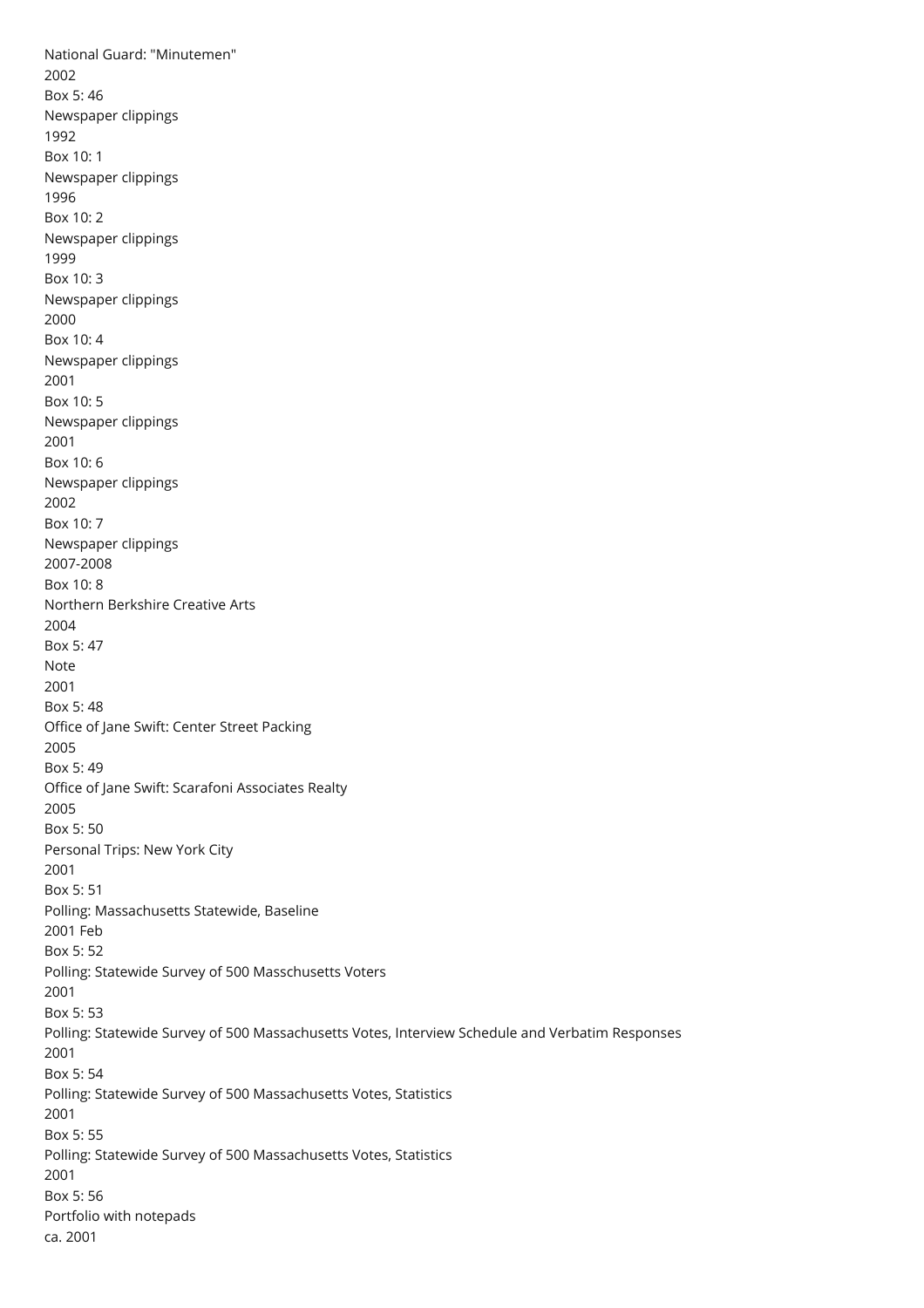#### Box 9

Includes two note pads: one with notes related to September 11th and one with notes summarizing accomplishments as Governor, possibly in preparation for a campaign.

Postcard: Swift, Jane, Gov. to delegates of Republican State Convention 2002 Box 8: 6 Prayer card and pendant: St. Gerard ca. 1998 Box 8: 7 Patron saint of expectant mothers. Pregnancy calculator ca. 1998 Box 8: 8 Presentation: Dewey Square Group 2002 Box 5: 57 Public and Political Strategy: Meeting 2005 Oct Box 5: 58 Receipt: The Capital Hotel, Little Rock, AK 2005 Box 5: 59 Research: Corporate Boards 2003 Box 5: 60 Report Of The Special Advisory Task Force on Massport 2001 Box 6: 1 Report Of The Governor's Special Commission On Barriers To Housing Development, Without Appendices 2002 Box 6: 2 Report Of The Governor's Special Commission On Barriers To Housing Development, With Appendices A-I 2002 Box 6: 3 Report Of The Governor's Special Commission On Barriers To Housing Development, With Appendices J-O 2002 Box 6: 4 School Readliness in Massachusetts, A Report 2001 Box 6: 5 Senatorial Campaign, Finance Report 1993-1994 Box 6: 6 State Ethnics Commission: Dispostion Agreement, Adapts 2000 Box 6: 7 State Ethnics Commission: Deposition Agreement, Ferial 2000 Box 6: 8 State Ethnics Commission: Deposition Questions 2000 Box 6: 9 State Ethnics Commission: Information Requests 2000 Box 6: 10 State Ethnics Commission: Invetigation Materials 2000 Box 6: 11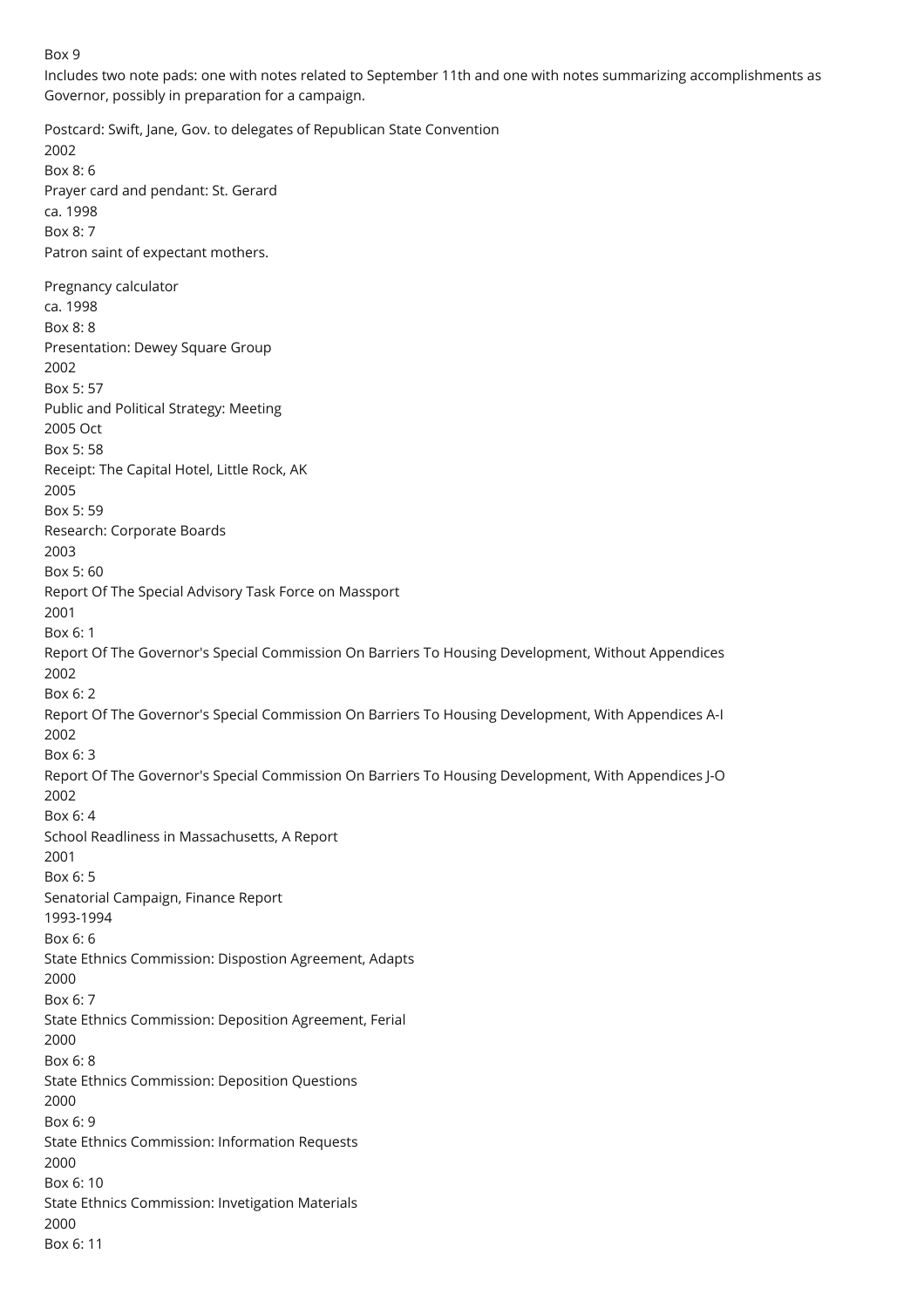State Ethnics Commission: Jane Swift's Deposition 2000 Box 6: 12 State Ethnics Commission: "Memorandum In Response To Recommendation of Enforcement Division 2000 Box 6: 13 State House Portrait: Artist Selection Documents 2004 Box 6: 14 State House Portrait: Invitations to University 2005 Box 6: 15 State House Portrait: Newspaper Articles 2005 Box 6: 16 State House Portrait: Planning And Unveriling Documents 2005 Box 6: 17 State House Portrait: Presentation of Papers, North Adams Library 2005 Box 6: 18 State House Portrait: Unveiling Speech, Boston 2005 Box 6: 19 State Police: Agency Briefing Report, November 9, 2001 2001 Box 6: 20 State Police: Assessment of Gender Issues Faceing the MA State Police 2000 Box 6: 21 State Police: Current Intiatives, October 2002 2002 Box 6: 22 State Police: Dept. Actions of Initiatives to Prevent Biased Policing Practices and Racial Profiling 2000 Box 6: 23 State Police: Report on the Establishment of an Airport Anti-Terrorism Unit For Logan International Airport 2002 Box 6: 24 State Police: Terrorism Briefing Report 2002 Box 6: 25 State Police: Terrorism Briefing Report, Nuclear Safety and Security 2002 Box 6: 26 Stationary: Commonwealth of Massachusetts Governor Jane Swift ca. 2001-2002 Box 6: 27 Stationery: Commonwealth of Massachusetts Executive Dept. Gov. Jane Swift ca. 2001-2002 Box 6: 28 STEP Massachusetts Strategic Envirstechnology Partnership. 2000-2001 Annual Report 2001 Box 6: 29 Suffolk University: Article, Panel Force Spending on Students' Achievements 2000 Box 6: 30 Suffolk University: Articles About Swift's Position 1999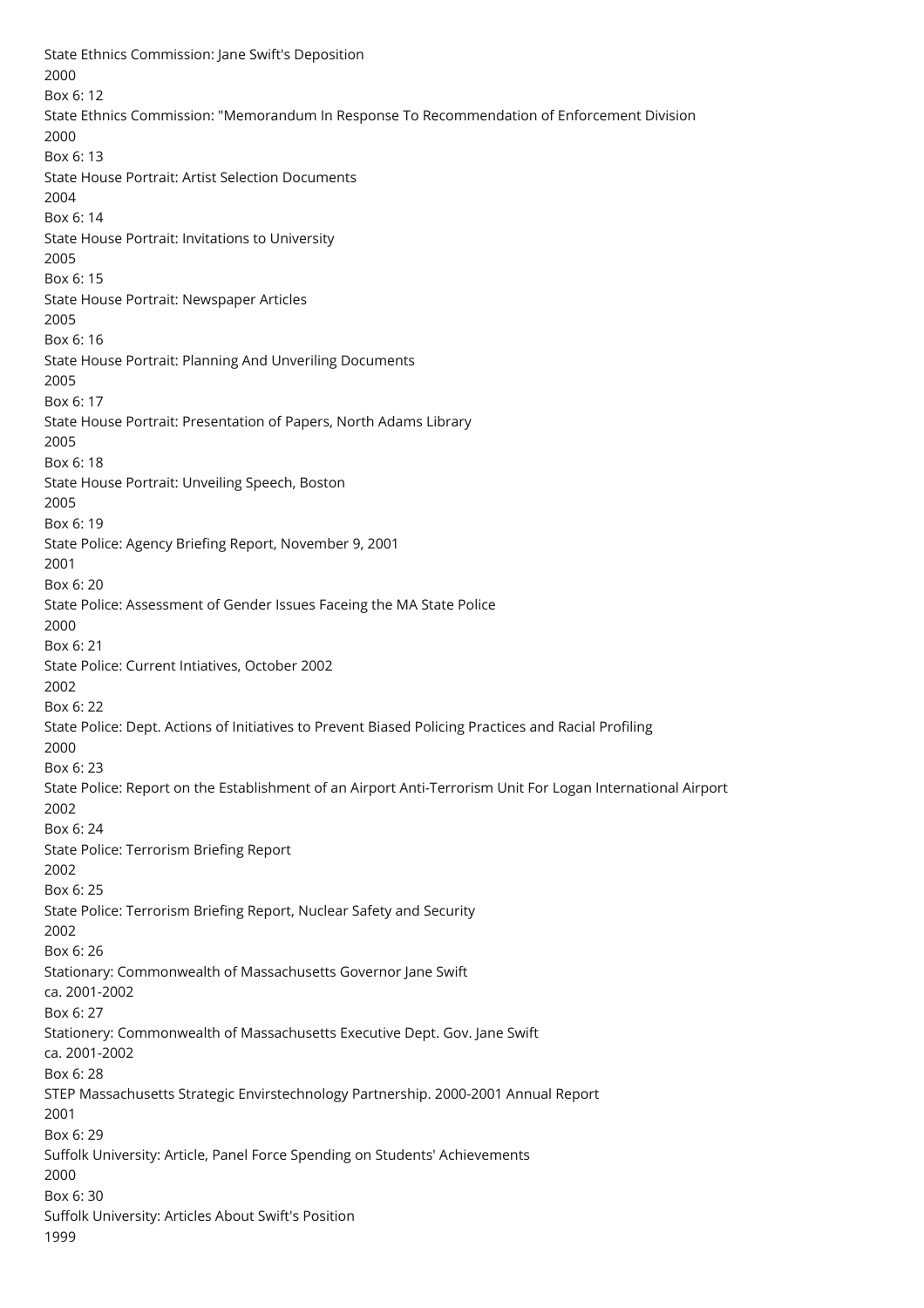Box 6: 31 Suffolk University: class readings 1999 Box 6: 32 Suffolk University: class readings 1999 Box 6: 33 Suffolk University: class readings 1999 Box 6: 34 Suffolk University: class readings 1999 Box 6: 35 Suffolk University: class readings 1999 Box 6: 36 Suffolk University: correspondence 1999 Box 6: 37 Suffolk University: Dept. of Public Manamgement Newsletter 2000 Box 6: 38 Suffolk University: notes 1999-2000 Box 6: 39 Suffolk University: notes, lecture 1999-2000 Box 6: 40 Suffolk University: syllabi and course material list 1999-2000 Box 6: 41 Telephone List 2001 Box 6: 42 Transition Report: Board of Conciliation and Arbitration 2002 Box 6: 43 Transition Report: Board of Higher Education 2002 Box 6: 44 Transition Report: Commonwealth Corporation 2002 Box 6: 45 Transition Report: Criminal History System Board 2002 Box 6: 46 Transition Report: Department of Corrections 2002 Box 6: 47 Transition Report: Dept. of Economic Development 2002 Box 6: 48 Transition Report: Dept. of Education 2002 Box 6: 49 Transition Report: Dept. of Education 2002 Box 6: 50 Transition Report: Dept. of Environmental Management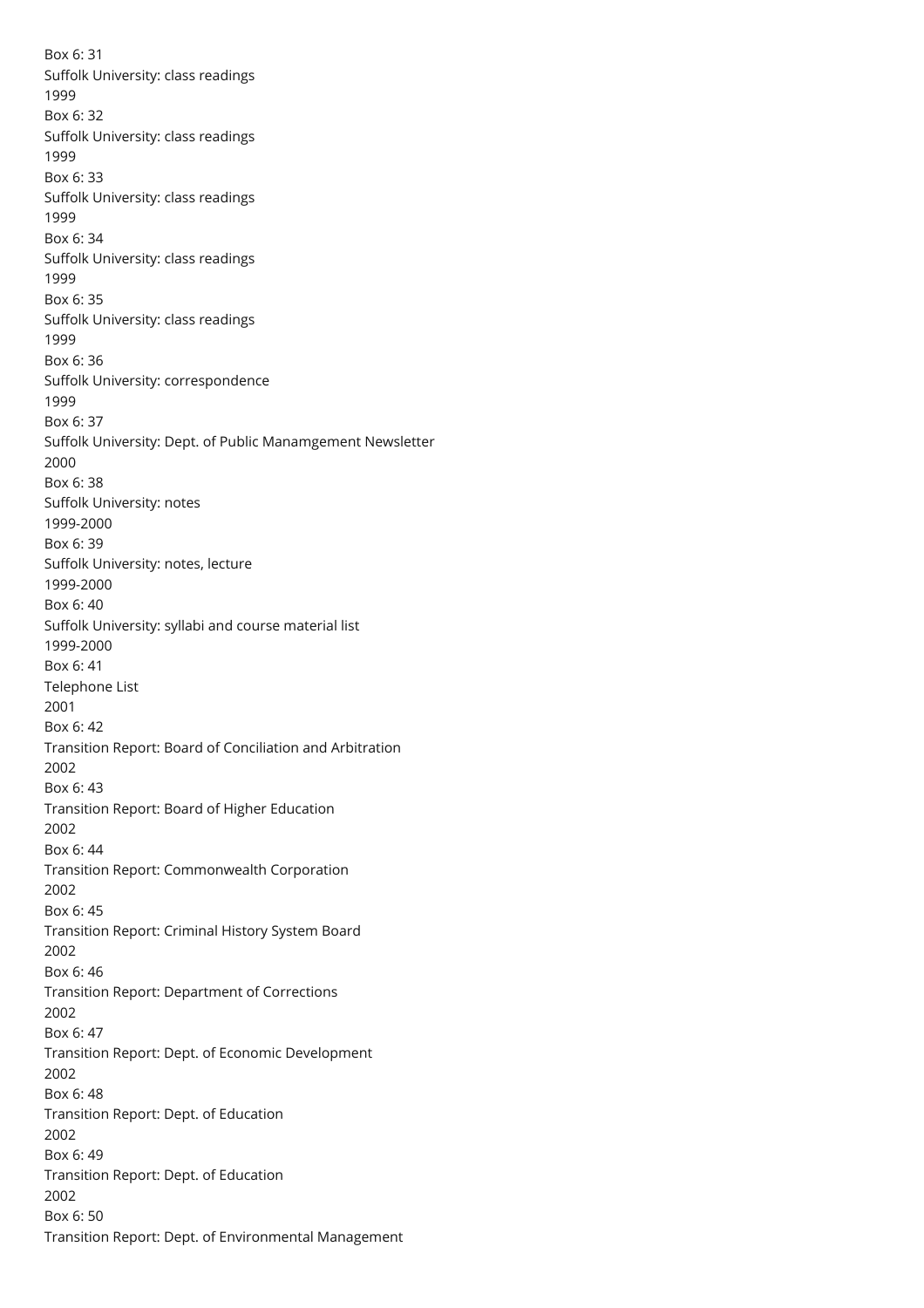2002 Box 6: 51 Transition Report: Dept. of Environmental Protection 2002 Box 6: 52 Transition Report: Dept. of Fire Services 2002 Box 6: 53 Transition Report: Dept. of Fisheries Wildlife & Environmental Law Enforcement 2002 Box 6: 54 Transition Report: Dept. of Food and Agriculture 2002 Box 6: 55 Transition Report: Dept. of Housing and Community Development 2002 Box 6: 56 Transition Report: Dept. of Industries Accidents 2002 Box 6: 57 Transition Report: Dept. of Labor and Workforce Development 2002 Box 6: 58 Transition Report: Dept. of Mental Health 2002 Box 6: 59 Transition Report: Dept. of Mental Rafacdation 2002 Box 6: 60 Transition Report: Dept. of Public Health 2002 Box 6: 61 Transition Report: Department of Public Safety 2002 Box 7: 1 Transition Report: Department of State Police 2002 Box 7: 2 Transition Report: Division of Apprentice Training 2002 Box 7: 3 Transition Report: Division of Health Care Finance and Policy 2002 Box 7: 4 Transition Report: Divison of Medical Assistance 2002 Box 7: 5 Transition Report: Division of Occupational Safety 2002 Box 7: 6 Transition Report: Executive Office of Elder Affairs 2002 Box 7: 7 Transition Report: Executive Office of Environmental Affairs 2002 Box 7: 8 Transition Report: Executive Office of Health and Human Services 2002 Box 7: 9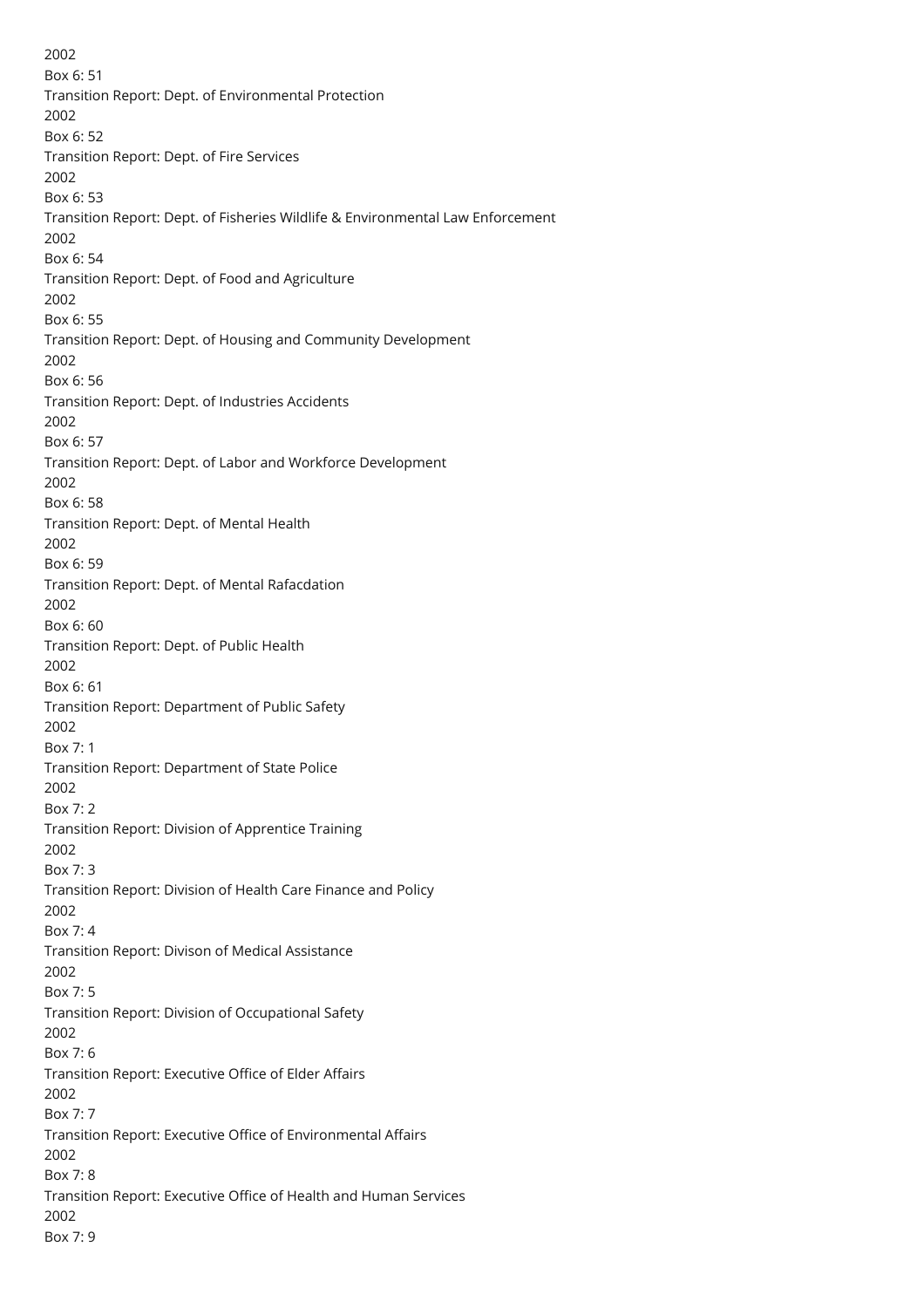Transition Report: Executive Office of Public Safety 2002 Box 7: 10 Transition Report: Executive Office of Transportation and Construction 2002 Box 7: 11 Transition Report: Governor's Alliance Against Drugs 2002 Box 7: 12 Transition Report: Joint Labor-Management Committee for Municipal Police and Fire 2002 Box 7: 13 Transition Report: Labor Relations Commission 2002 Box 7: 14 Transition Report: Mass Aeronautics Commission 2002 Box 7: 15 Transition Report: Mass Trade 2002 Box 7: 16 Transition Report: Massachusetts Bay Transportation Authority (MBTA) 2002 Box 7: 17 Transition Report: Massachusetts Commission for the Blind 2002 Box 7: 18 Transition Report: Massachusetts Commission for the Deaf and Hard of Hearing 2002 Box 7: 19 Transition Report: Massachusetts Division of Employment and Training 2002 Box 7: 20 Transition Report: Massachusetts Highway Department 2002 Box 7: 21 Transition Report: Massachusetts National Guard 2002 Box 7: 22 Transition Report: Massachusetts Parole Board 2002 Box 7: 23 Transition Report: Massachusetts Office of Business Development (MOBD) 2002 Box 7: 24 Transition Report: Massachusetts Office of Travel and Tourism 2002 Box 7: 25 Transition Report: Massachusetts Rehabilitation Commission 2002 Box 7: 26 Transition Report: MCJTC (Massachusetts Criminal Justice Training Council) 2002 Box 7: 27 Transition Report: MEMA 2002 Box 7: 28 Transition Report: Metropolitan District Commission 2002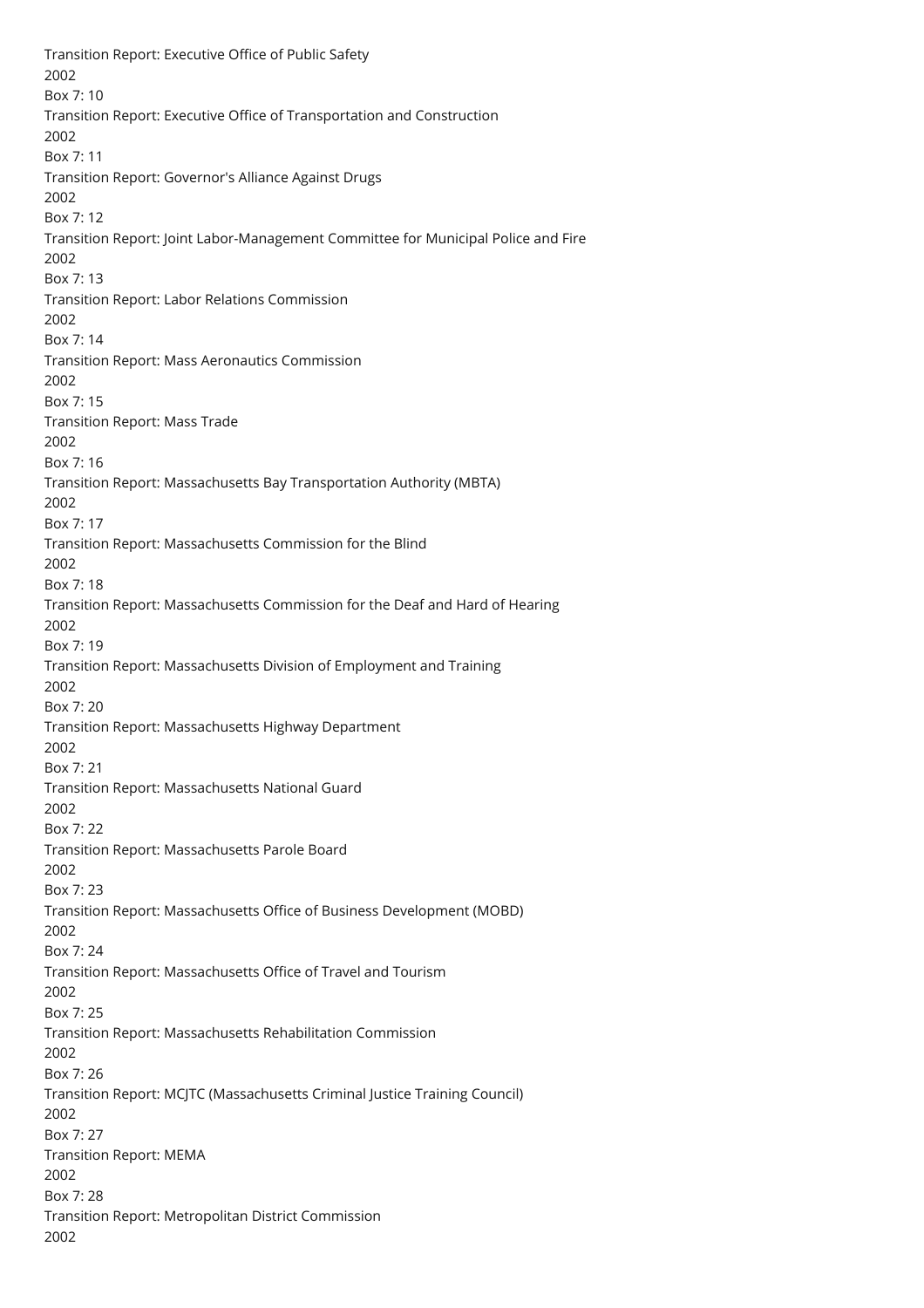Box 7: 29 Transition Report: Motor Vehicle Insurance- Merit Rating Board 2002 Box 7: 30 Transition Report: Office of Chief Medical Examiner 2002 Box 7: 31 Transition Report: Office of Consumer Affairs and Business Regulation, Part 1 of 2 2002 Box 7: 32 Transition Report: Office of Consumer Affairs and Business Regulation, Part 2 of 2 2002 Box 7: 33 Transition Report: Police Accreditation Commission 2002 Box 7: 34 Transition Report: Registry of Motor Vehicles 2002 Box 7: 35 Transition Report: Seaport Advisory Council 2002 Box 7: 36 Transition Report: Small Business Development Center (SBDC) 2002 Box 7: 37 Transition Report: Soldiers' Home in Holyoke 2002 Box 7: 38 Transition Report: Soldiers' Home in Massachusetts (Chelsea) 2002 Box 7: 39 Transition Report: State Library of Massachusetts 2002 Box 7: 40 Transition Report: State Office of Minority and Women Business Assistance (SOMWBA) 2002 Box 7: 41 Transition Report: Statewide Emergency Telecommunications Board 2002 Box 7: 42 Transition Report: Sex Offender Registry Board 2002 Box 7: 43 Twelve Year Report: The Commonwealth of Massachusetts 1990-2002 Box 7: 44 University of Massachusetts Extension Study 2000 Box 7: 45 White House: Invitation, Spouses of the Governors of the States and Territories 2002 Box 7: 46 Series 2. Photographs and Audiovisual 1988-2006 5 boxes Negatives: Swift children ca. 1999-2002 Box 11: 1 Photograph album: Swift, Jane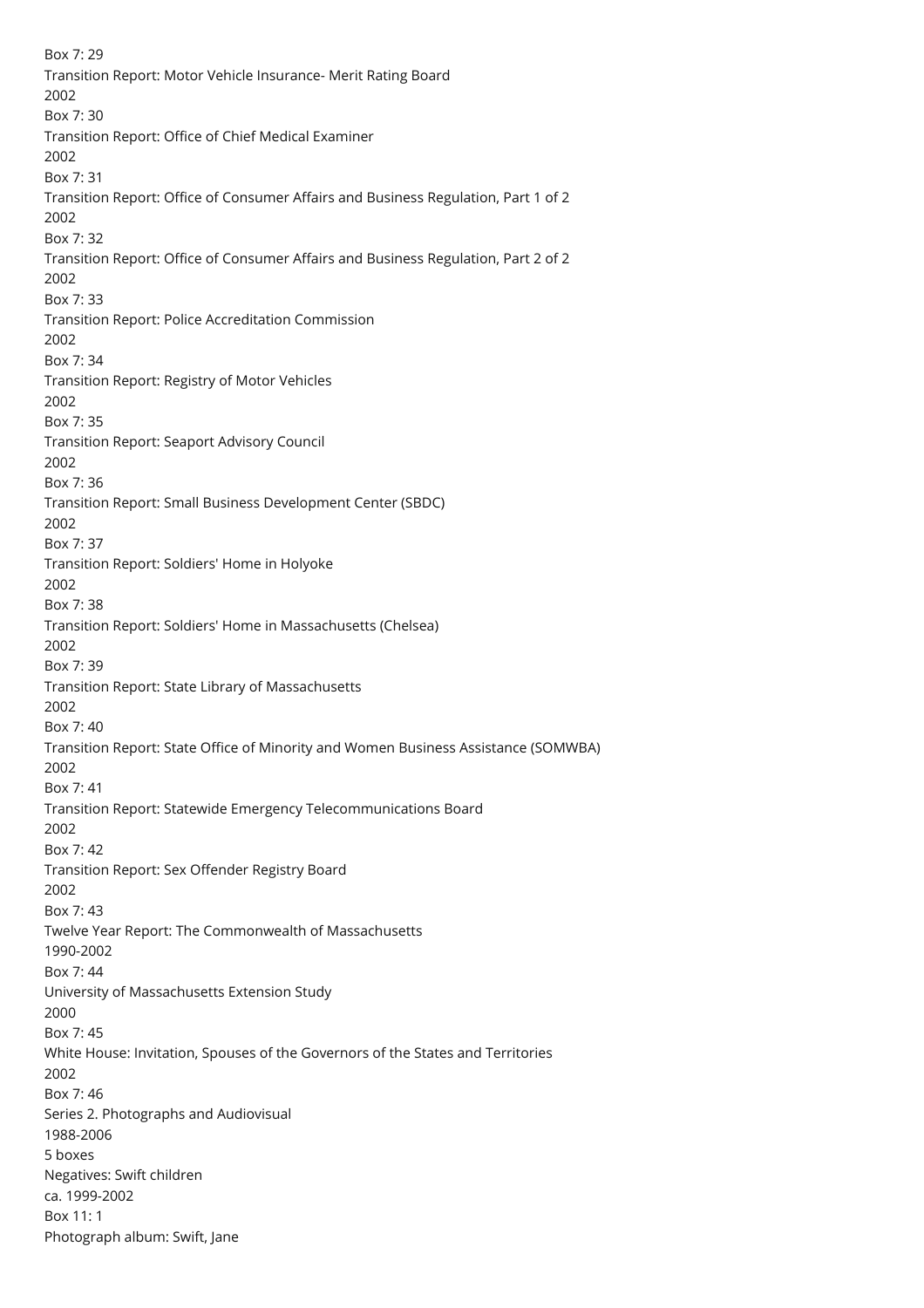1996 Box 13 "Jane Swift for Congress" events.

Photograph album: Swift, Jane 1999 Box 13 Trip to Mexico as Lieutenant Governor.

Photographs: Cellucci/Swift inauguration 1999 Box 16 Photographs: Cheney, Dick and Cheney, Lynne 2002 Box 11: 2 Group portrait taken outdoors.

Photographs: Dukakis, Michael ca. 1991 Box 11: 3 Group portrait.

Photographs: group portrait, State House ca. 1985 Box 11: 4 Jane Swift in third row.

Photographs: inauguration, President George W. Bush 2001 Box 11: 5 Photographs: Kelly, Shaun 1992 Nov 3 Box 11: 6 Victory party at Wahconah Country Club.

Photographs: McCain, John and McCain, Cindy ca. 2008 Box 13 Mounted with a message for Jane Swift.

Photographs: miscellaneous 1988-2001 Box 11: 7 Photographs: miscellaneous ca. 1999 Box 11: 8 Photographs: monument, unidentified undated Box 11: 9 Photographs: National Conference of Lieutenant Governors 1999 Box 13 Group portrait taken at annual meeting.

Photographs: Romney/Healey inauguration 2003 Jan 2 Box 11: 10 Transition of power, State House; photos sent by supporter.

Photographs: Romney/Healey inauguration 2003 Jan 2 Box 11: 11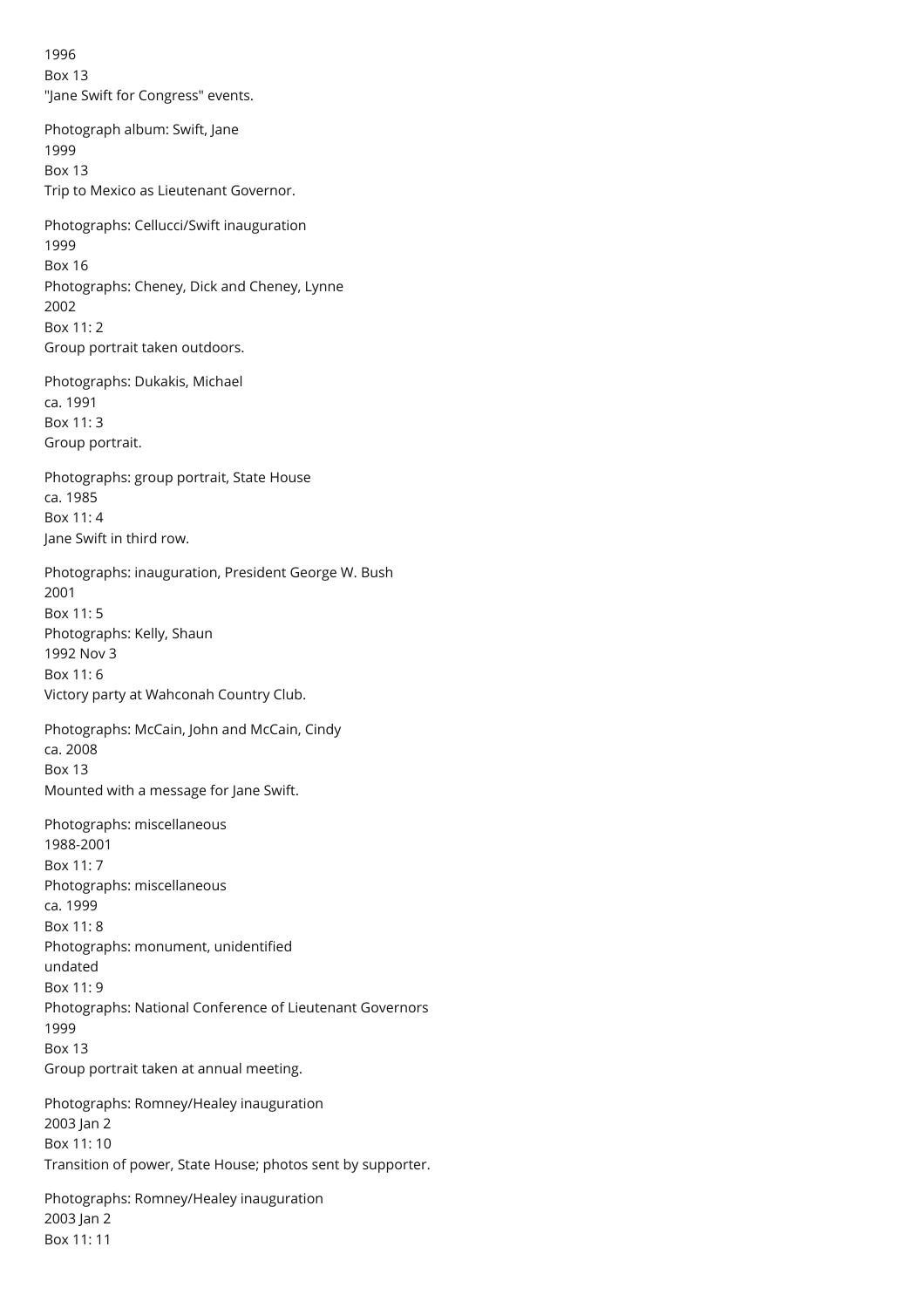Transition of power, State House; photos sent by supporter.

Photographs: Swift family, Christmas 1998 Box 11: 12 Photographs: Swift, Jane ca. 1990 Box 11: 13 At WBZ News Radio.

Photographs: Swift, Jane ca. 1990 Box 11: 14 State Senator campaign bake sale fundraiser.

Photographs: Swift, Jane ca. 1990 Box 11: 15 State Senator campaign headquarters, grand opening.

Photographs: Swift, Jane ca. 1990 Box 11: 16 Campaigning.

Photographs: Swift, Jane ca. 1990 Box 11: 17 Participating in a parade.

Photographs: Swift, Jane ca. 1990 Box 11: 18 Various headshot portraits.

Photographs: Swift, Jane ca. 1990 Box 11: 19 "Welcome Senator Swift" event.

Photographs: Swift, Jane ca. 1990-2013 Box 11: 20 Attending various events.

Photographs: Swift, Jane 1991 Box 11: 21 Attending event.

Photographs: Swift, Jane ca. 1991-1995 Box 11: 22 In Senate chambers.

Photographs: Swift, Jane 1992 Box 11: 23 Opening pitch, baseball game.

Photographs: Swift, Jane 1992 Nov 3 Box 11: 24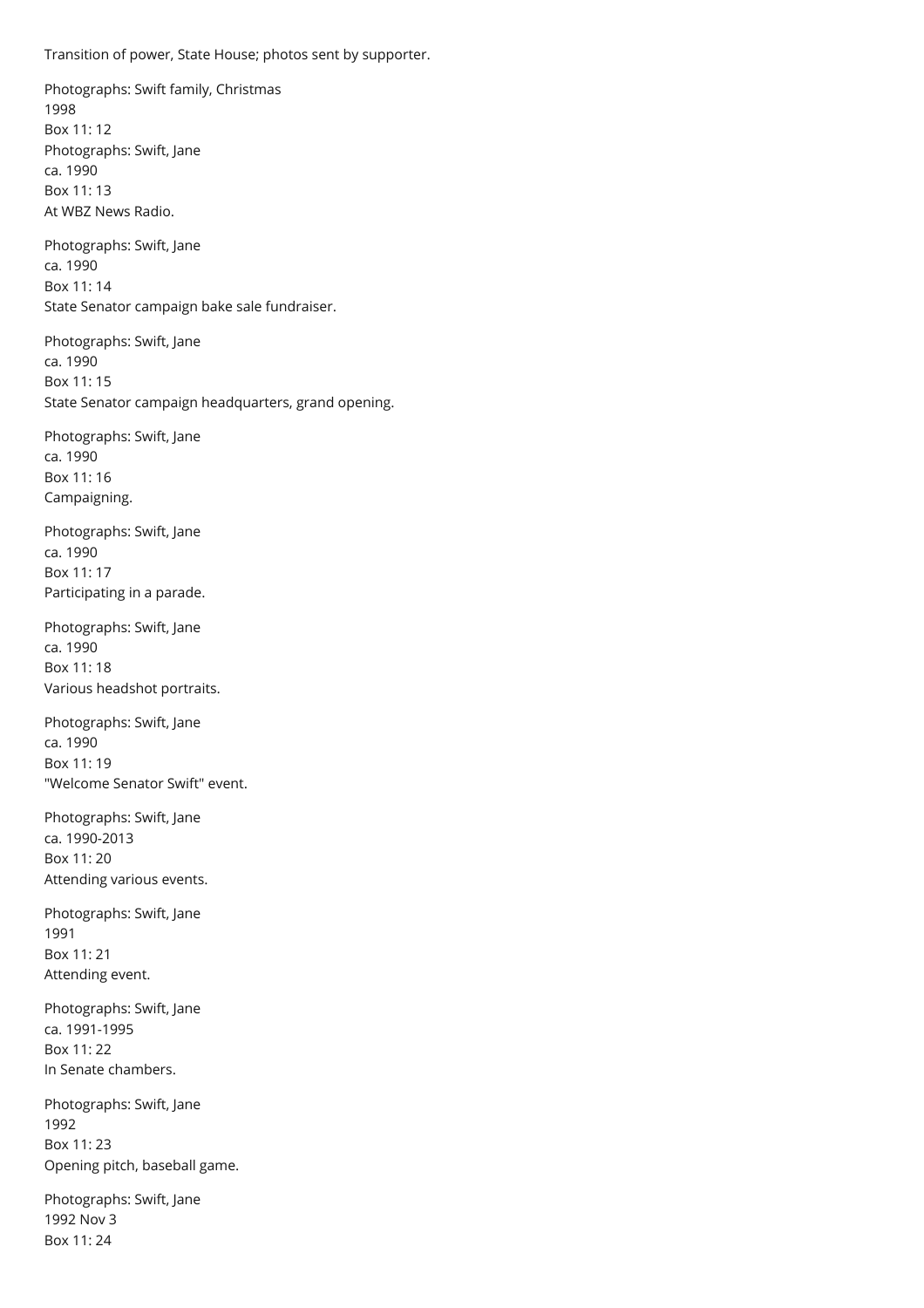<span id="page-29-0"></span>Election day, Dalton Community House.

Photographs: Swift, Jane ca. 1992 Box 11: 25 "Welcome Senator Swift" event.

Photographs: Swift, Jane 1992-1994 Box 11: 26 Posing with groups visiting the State House.

Photographs: Swift, Jane 1995 Box 11: 27 Attending baseball game.

Photographs: Swift, Jane 1995 Box 11: 28 Attending Mike Knapik's State Senate campaign event.

Photographs: Swift, Jane 1995 Box 11: 29 Attending meeting.

Photographs: Swift, Jane ca. 1995 Box 11: 30 Group portraits.

Photographs: Swift, Jane ca. 1995 Box 11: 31 Shopping, charitable event.

Photographs: Swift, Jane ca. 1995 Box 11: 32 At hot air balloon event.

Photographs: Swift, Jane 1996 Box 11: 33 Visiting research laboratory.

Photographs: Swift, Jane ca. 1996 Box 11: 34 "Jane Swift for Congress" headquarters.

Photographs: Swift, Jane ca. 1996 Box 11: 35 "Jane Swift for Congress" event.

Photographs: Swift, Jane 1996 Box 12: 1 Participating in the Real Women Creative Writing Contest.

Photographs: Swift, Jane ca. 1996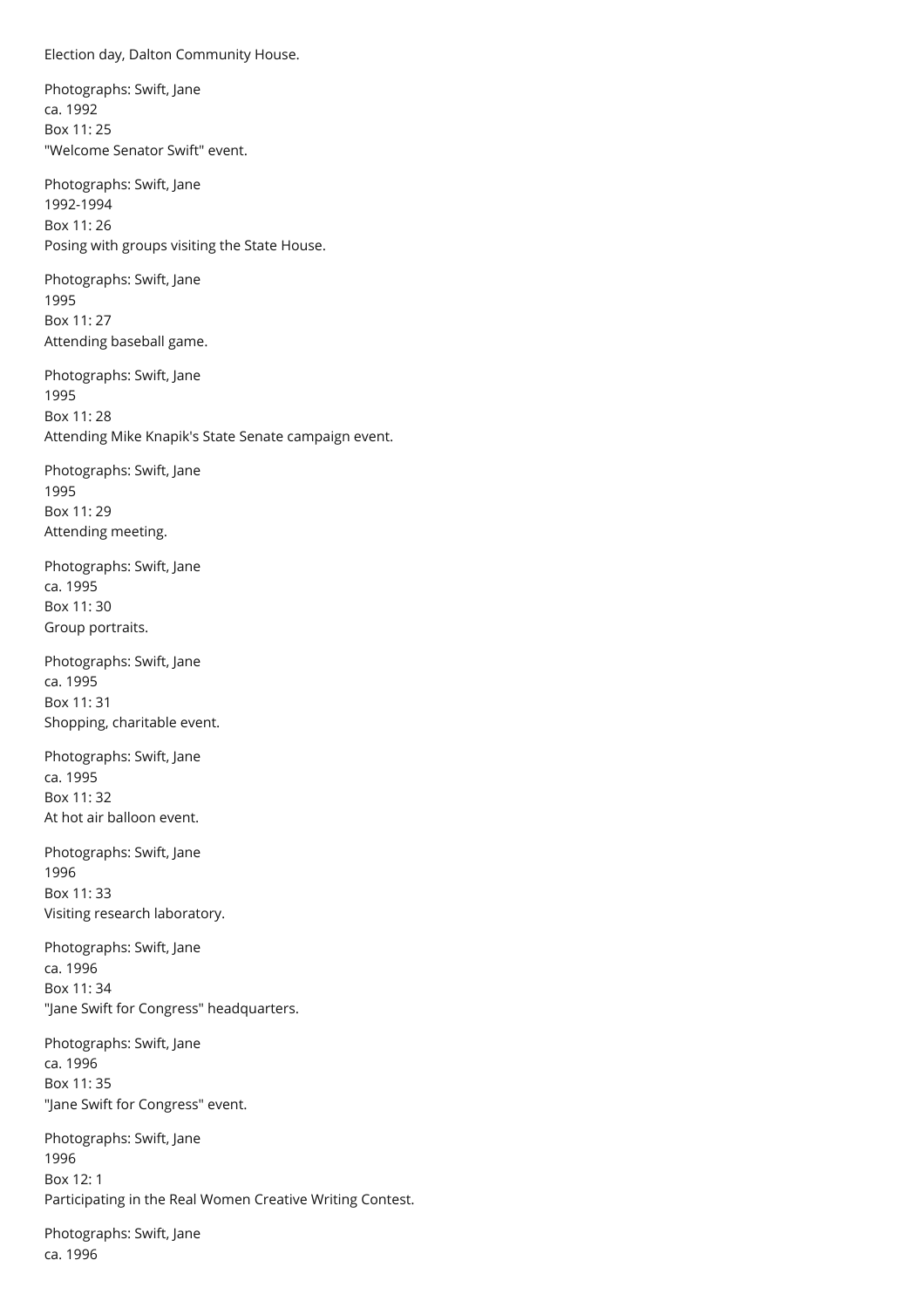Box 12: 2 "Swift for Congress" event.

Photographs: Swift, Jane ca. 1996  $Box$  12: 3 With husband Chuck Hunt, wearing "Swift for Congress" pins.

Photographs: Swift, Jane 1996 Box 12: 4 At Christmas party.

Photographs: Swift, Jane 1996 Box 12: 5 Distributing awards.

Photographs: Swift, Jane 1999 Box 12: 6 Attending "Made in Massachusetts" exhibit opening at the Norman Rockwell Museum.

Photographs: Swift, Jane 1999 Box 12: 7 In Haifa, Israel with daughter Elizabeth.

Photographs: Swift, Jane 1999 Box 12: 8 Trip to Mexico.

Photographs: Swift, Jane 1999-2002 Box 13 Photographs, many matted, taken during Swift's time serving as Lieutenant Governor and Governor.

Photographs: Swift, Jane ca. 2000 Box 12: 9 Headshot portraits.

Photographs: Swift, Jane 2000 Box 12: 10 Visiting children's rehab center.

Photographs: Swift, Jane ca. 2001 Box 12: 11 Attending a meeting.

Photographs: Swift, Jane 2001-2002 Box 12: 12 Attending various events.

Photographs: Swift, Jane 2003 Box 12: 13 Attending CMGI Field event.

Photographs: Swift, Jane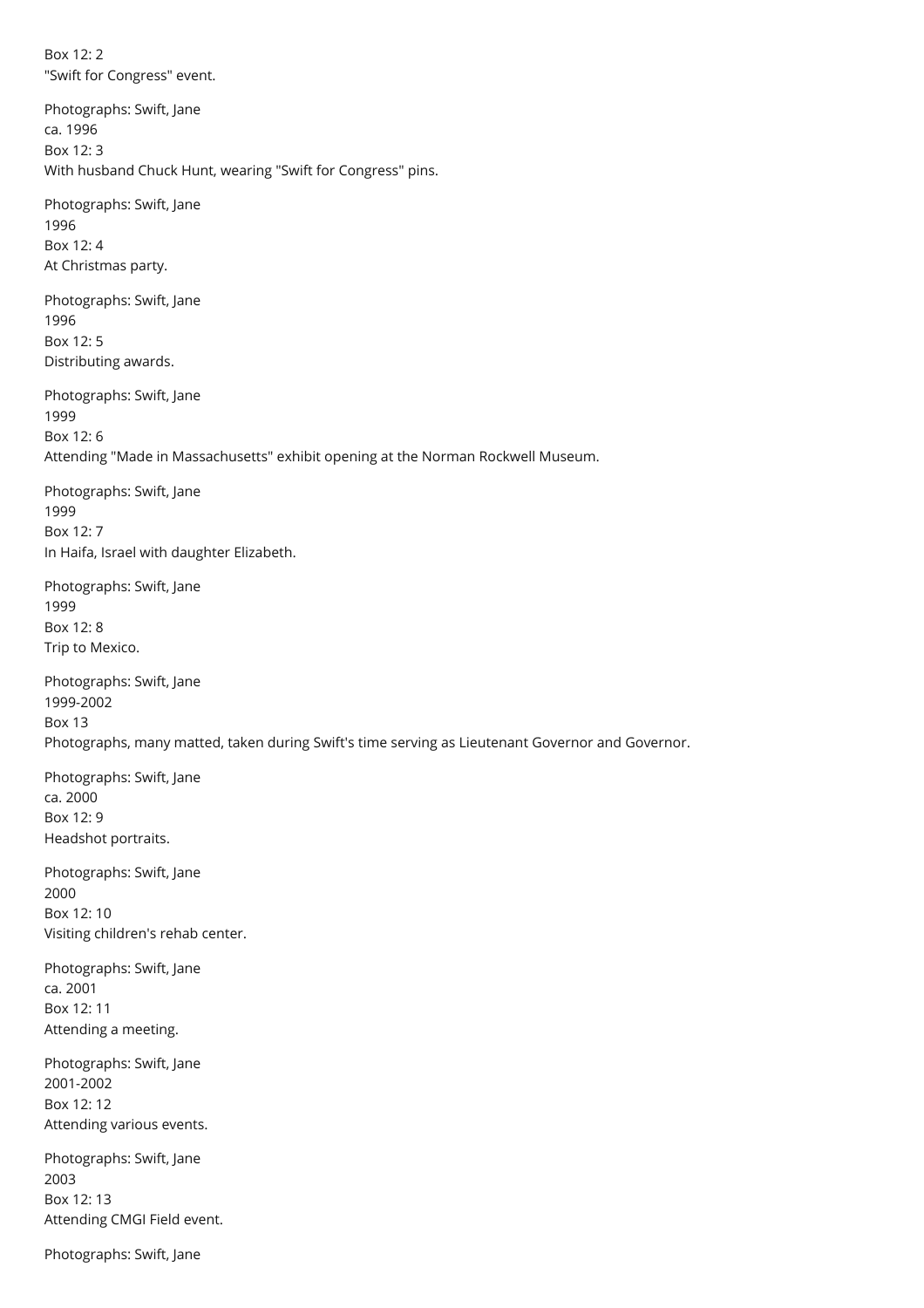2003 Box 12: 14 Attending Swiss/U.S. event.

Photographs: Swift, Jane 2006 Box 12: 15 Dole Institute of Politics, University of Kansas.

Photographs: Swift, Jane undated Box 12: 16 Driving tractor.

Photographs: Swift, Jane and Bush, George W., President 2002 Box 12: 17 Photographs: Swift, Jane and Cellucci, Paul, Governor ca. 2000 Box 12: 18 Greeting Kevin Costner.

Photographs: Swift, Jane and daugher Elizabeth 1998 Box 12: 19 Photograph with Governor Paul Cellucci.

Photographs: Swift, Jane and daughter Elizabeth ca. 1999 Box 12: 20 Photographs: Swift, Jane and daughter Elizabeth ca. 1999 Box 12: 21 At event.

Photographs: Swift, Jane and Fitzpatrick, John 1991 Box 12: 22 At Mass MOCA Courtyard Dance.

Photographs: Swift, Jane and Hunt, Chuck 1996 Box 12: 23 Photographs: Swift, Jane and Hunt, Chuck with daughter Elizabeth 1998 Box 12: 24 Group portrait with Governor Cellucci and his family.

Photographs: Swift, Jane and Hunt, Chuck with daughter Elizabeth 1999 Box 12: 25 At Massachusetts agricultural event.

Photographs: Swift, Jane and Kerwood, Jennifer ca. 2001 Box 12: 26 Photographs: Swift, Jane, Oakley, Francis, and Aceto, Thomas 1992 Box 12: 27 At Freshman Issues Forum, Center for Leadership Studies, Williams College reception.

Photographs: Swift, Jane and others ca. 1991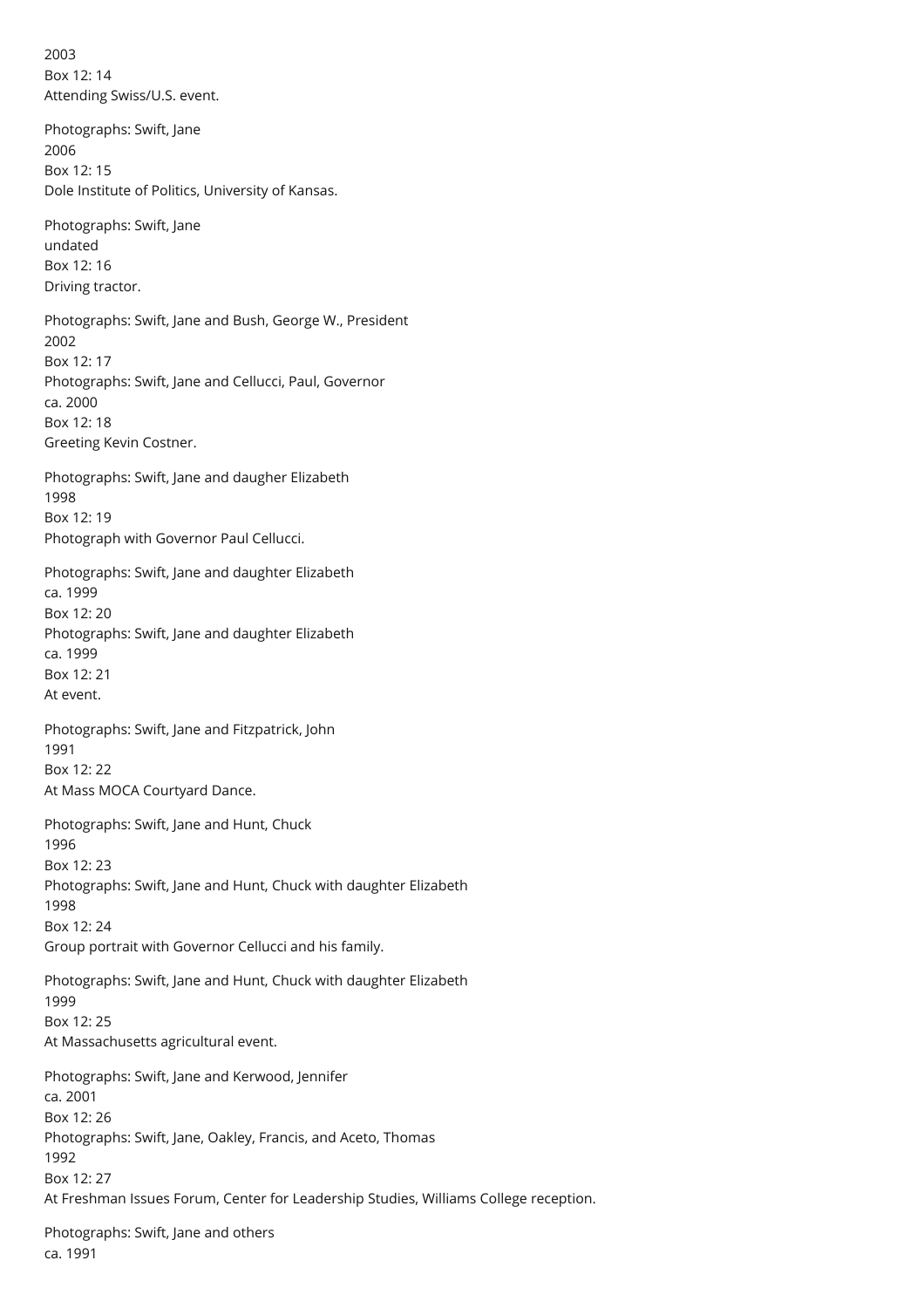Box 12: 28 Breaking ground at C. T. Plunkett Elementary School. Photographs: Swift, Jane and Weld, William F., Governor ca. 1991 Box 12: 29 Photographs: Swift, Jane and Weld, William F., Governor ca. 1991 Box 12: 30 Thomas Aceto inauguration day, North adams State College. Photographs: Swift, Jane and Weld, William F., Governor ca. 1991 Box 12: 31 At Massachusetts General Court Conference for new Legislators. Photographs: Swift, Jane and Weld, William F., Governor ca. 1995 Box 12: 32 Photographs: Swift State Senator campaign event 1990 Box 12: 33 Photographs: Walsh family children 1992 Dec Box 12: 34 Photographs: Webber, Peter, State Senator ca. 1988 Box 12: 35 Jane Swift participating in event. Photographs: Webber, Peter, State Senator ca. 1988 Box 12: 36 Jane Swift participating in event. Photographs: Webber, Peter, State Senator ca. 1988 Box 12: 37 Jane Swift participating in event. Photographs: Weld, William, F., Governor ca. 1994 Box 12: 38 At a pro-dairy farm event. Photographs: Swift, Jane Box : Videos 1994-2002 48 VHS tapes Box 14 Containing footage of interviews, news coverage, and events. Videos 1994-2002 49 VHS tapes. Box 15 Containing footage of interviews, news coverage, and events.

# Administrative information

Access The collection is open for research.